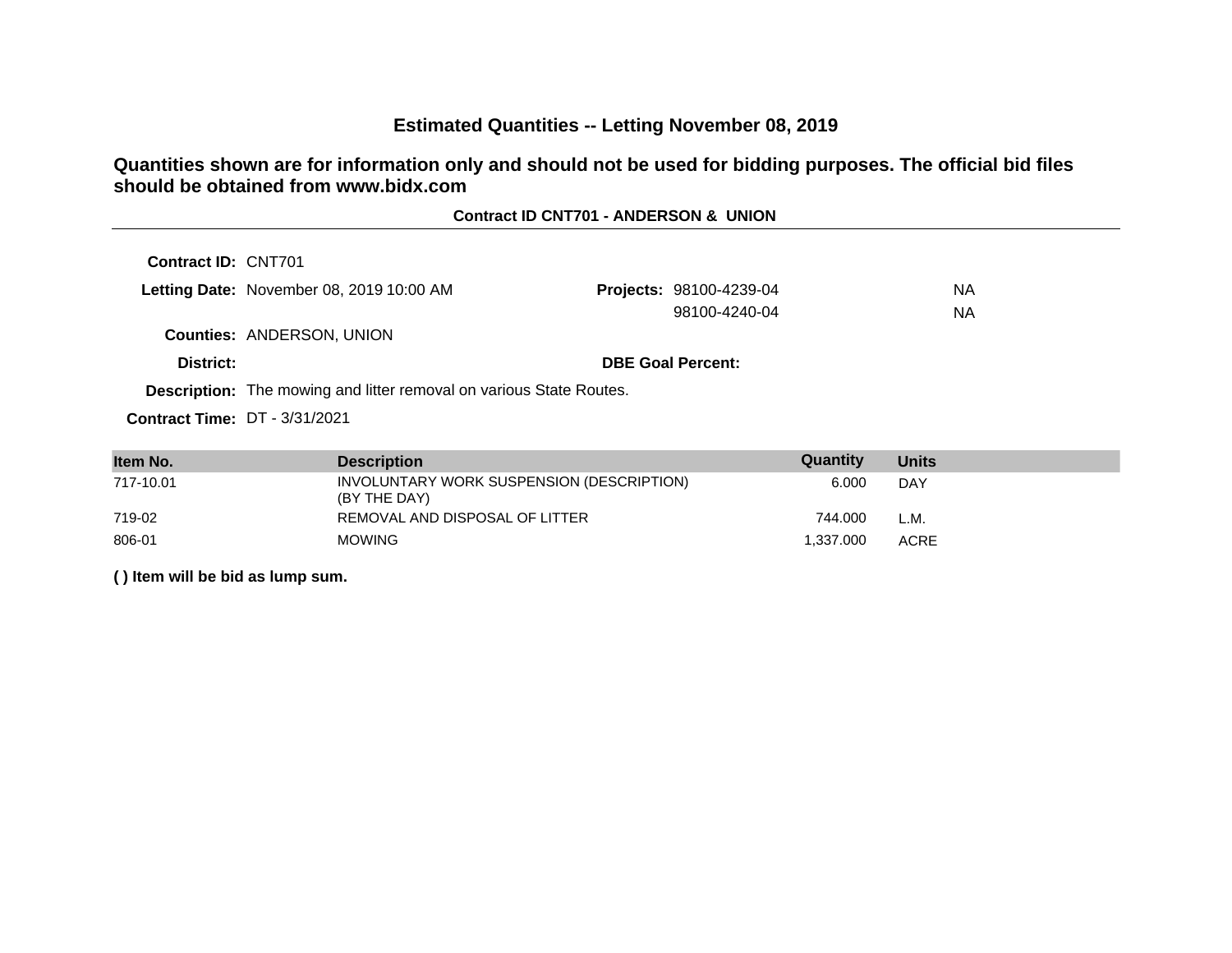# **Contract ID CNT702 - BEDFORD , MARSHALL, ETC.**

**Contract ID:** CNT702

|                                       | Letting Date: November 08, 2019 10:00 AM                                   |  | <b>Projects: 98303-4252-04</b> | N/A |
|---------------------------------------|----------------------------------------------------------------------------|--|--------------------------------|-----|
|                                       |                                                                            |  | 98303-4253-04                  | N/A |
|                                       | Counties: BEDFORD, MARSHALL, MAURY, MOORE                                  |  |                                |     |
| District:                             |                                                                            |  | <b>DBE Goal Percent:</b>       |     |
|                                       | <b>Description:</b> The mowing and litter removal on various State Routes. |  |                                |     |
| <b>Contract Time: DT</b> $-3/31/2021$ |                                                                            |  |                                |     |

| Item No. | <b>Description</b>             | Quantity  | <b>Units</b> |
|----------|--------------------------------|-----------|--------------|
| 719-02   | REMOVAL AND DISPOSAL OF LITTER | .440.000  | L.M.         |
| 806-01   | <b>MOWING</b>                  | 5.052.000 | <b>ACRE</b>  |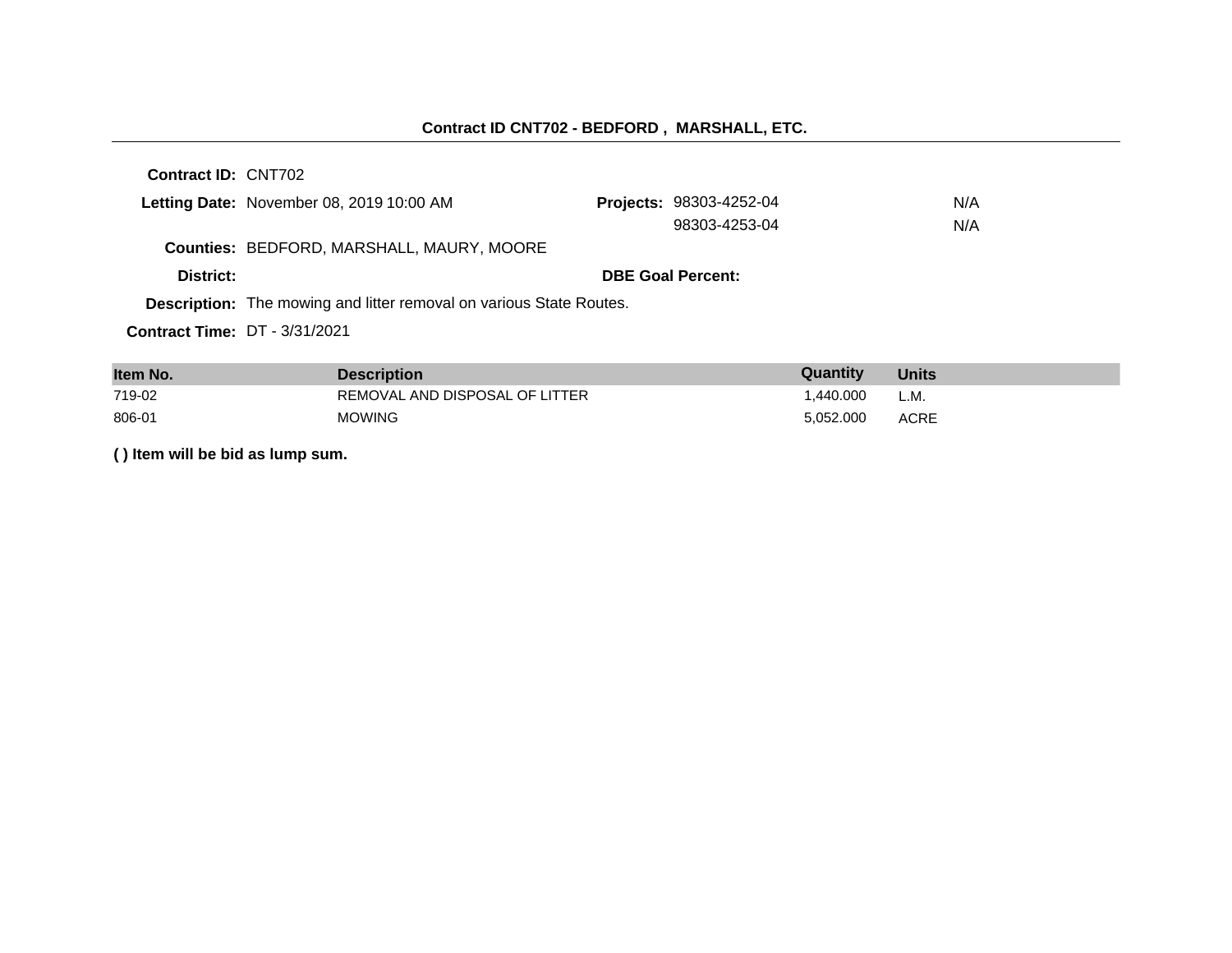#### **Contract ID CNT703 - BEDFORD , RUTHERFORD, ETC.**

**Contract ID:** CNT703

|           | Letting Date: November 08, 2019 10:00 AM                                              | <b>Projects: 98303-4154-04</b> | N/A |
|-----------|---------------------------------------------------------------------------------------|--------------------------------|-----|
|           |                                                                                       | 98303-4155-04                  | N/A |
|           | Counties: BEDFORD, RUTHERFORD, WILSON                                                 |                                |     |
| District: |                                                                                       | <b>DBE Goal Percent:</b>       |     |
|           | <b>Description:</b> The swath mowing and litter removal on various Interstate Routes. |                                |     |

**Contract Time:** DT - 3/31/2021

| Item No.  | <b>Description</b>                                        | Quantity  | <b>Units</b> |
|-----------|-----------------------------------------------------------|-----------|--------------|
| 717-10.01 | INVOLUNTARY WORK SUSPENSION (DESCRIPTION)<br>(BY THE DAY) | 5.000     | <b>DAY</b>   |
| 719-02    | REMOVAL AND DISPOSAL OF LITTER                            | 69.000    | L.M.         |
| 806-01    | <b>MOWING</b>                                             | 3,400.000 | <b>ACRE</b>  |
| 806-02.13 | SWATH MOWING                                              | 2.714.000 | <b>ACRE</b>  |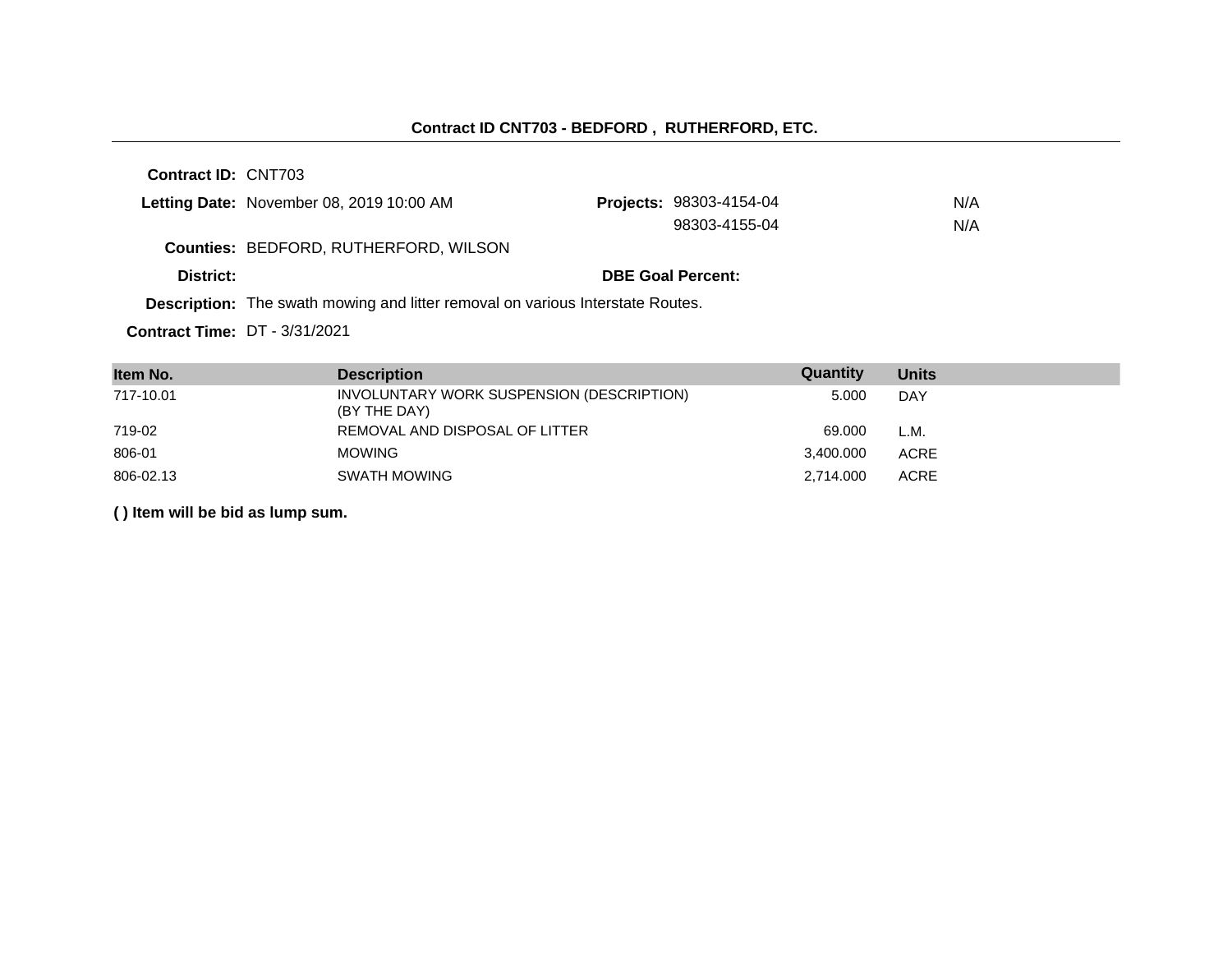| Contract ID: CNT704 |                                                                         |                          |     |
|---------------------|-------------------------------------------------------------------------|--------------------------|-----|
|                     | Letting Date: November 08, 2019 10:00 AM                                | Projects: 98400-4127-04  | N/A |
|                     |                                                                         | 98400-4128-04            | N/A |
|                     | <b>Counties: BENTON, CARROLL, DECATUR,</b><br><b>HENDERSON, MADISON</b> |                          |     |
| District:           |                                                                         | <b>DBE Goal Percent:</b> |     |
|                     | <b>Description:</b> The swath mowing and litter removal on I-40.        |                          |     |
|                     | <b>Contract Time: DT - 3/31/2021</b>                                    |                          |     |

| Item No.  | <b>Description</b>             | Quantity  | <b>Units</b> |
|-----------|--------------------------------|-----------|--------------|
| 719-02    | REMOVAL AND DISPOSAL OF LITTER | 317.000   | L.M.         |
| 806-01    | <b>MOWING</b>                  | 806,000   | ACRE         |
| 806-02.13 | SWATH MOWING                   | 2,199.000 | <b>ACRE</b>  |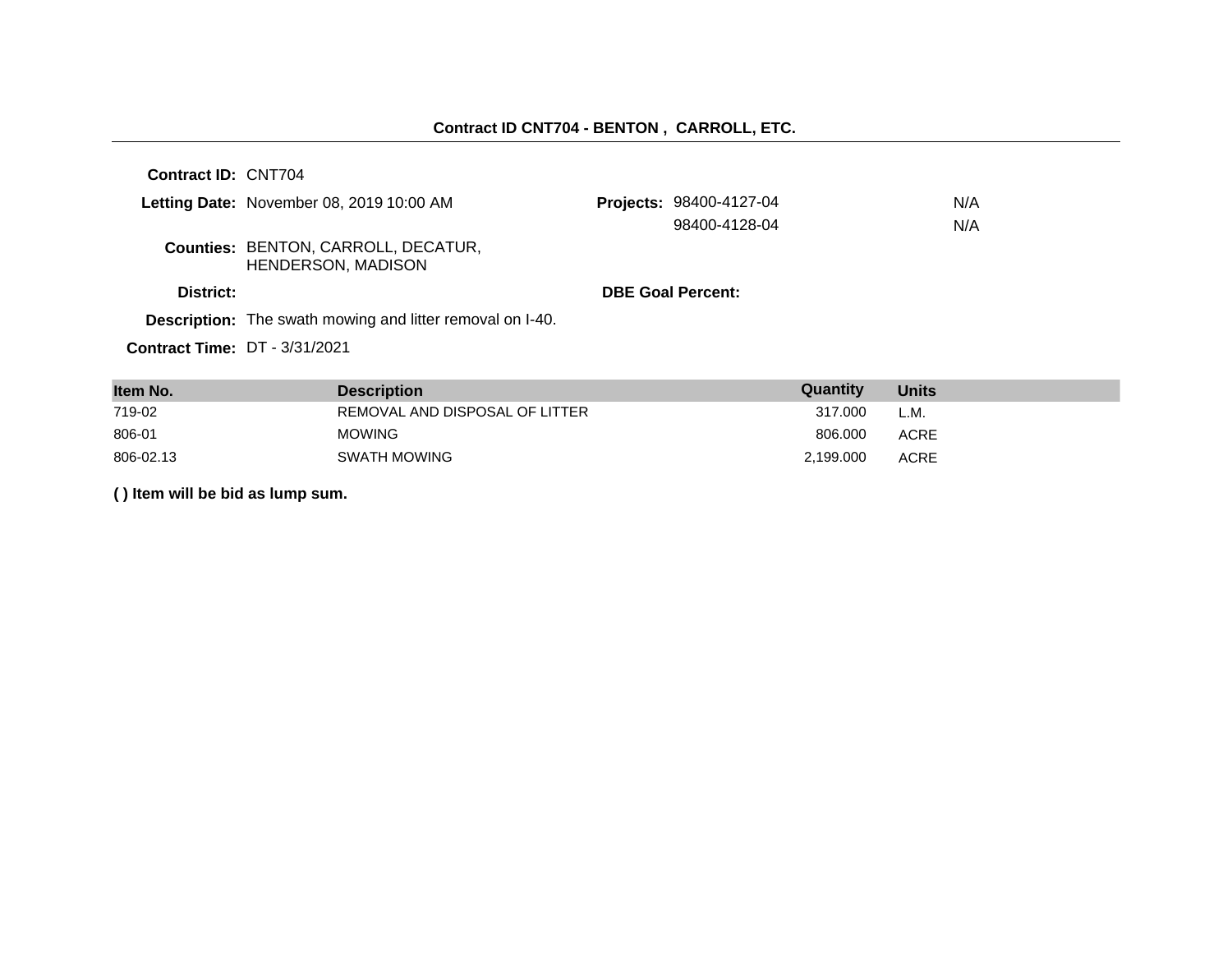| <b>Contract ID: CNT705</b>           |                                                                            |                                |     |
|--------------------------------------|----------------------------------------------------------------------------|--------------------------------|-----|
|                                      | Letting Date: November 08, 2019 10:00 AM                                   | <b>Projects: 98400-4229-04</b> | N/A |
|                                      |                                                                            | 98400-4230-04                  | N/A |
|                                      | Counties: BENTON, CARROLL, HENRY, OBION,<br>WEAKLEY                        |                                |     |
| District:                            |                                                                            | <b>DBE Goal Percent:</b>       |     |
|                                      | <b>Description:</b> The mowing and litter removal on various State Routes. |                                |     |
| <b>Contract Time: DT - 3/31/2021</b> |                                                                            |                                |     |

| Item No. | <b>Description</b>             | <b>Quantity</b> | <b>Units</b> |
|----------|--------------------------------|-----------------|--------------|
| 719-02   | REMOVAL AND DISPOSAL OF LITTER | 3.519.000       | L.M.         |
| 806-01   | <b>MOWING</b>                  | 20.919.000      | <b>ACRE</b>  |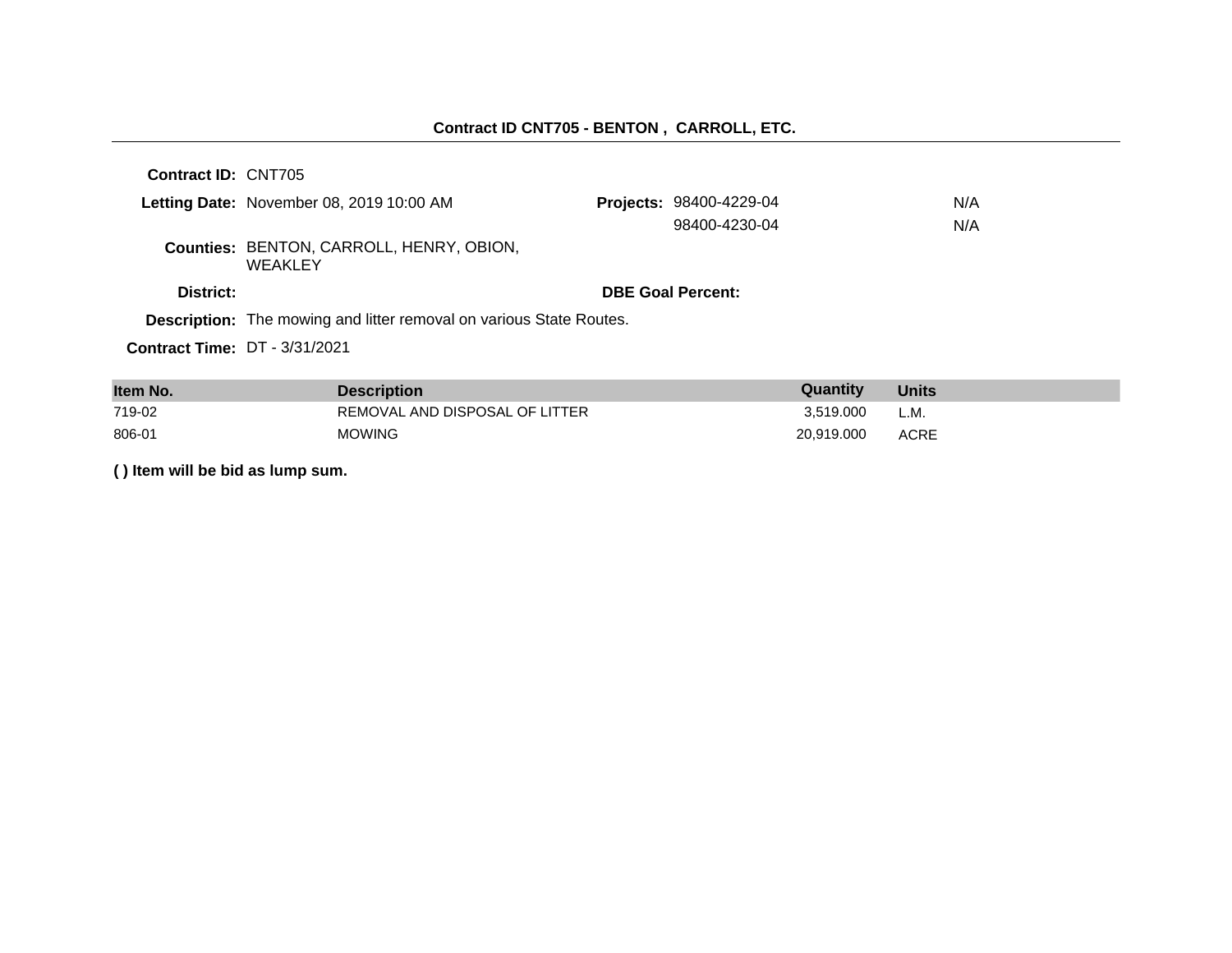#### **Contract ID CNT706 - BLEDSOE , SEQUATCHIE, ETC.**

| Contract ID: CNT706 |                                                         |                                |     |
|---------------------|---------------------------------------------------------|--------------------------------|-----|
|                     | Letting Date: November 08, 2019 10:00 AM                | <b>Projects: 98200-4223-04</b> | N/A |
|                     | Counties: BLEDSOE, SEQUATCHIE, VAN BUREN                |                                |     |
| District:           |                                                         | <b>DBE Goal Percent:</b>       |     |
|                     | <b>Description:</b> The mowing on various State Routes. |                                |     |
|                     | <b>Contract Time: DT - 12/31/2020</b>                   |                                |     |
|                     |                                                         |                                |     |

| Item No. | <b>Description</b> | Quantity  | <b>Units</b>        |
|----------|--------------------|-----------|---------------------|
| 806-01   | <b>MOWING</b>      | 3.642.000 | <b>ACRE</b><br>____ |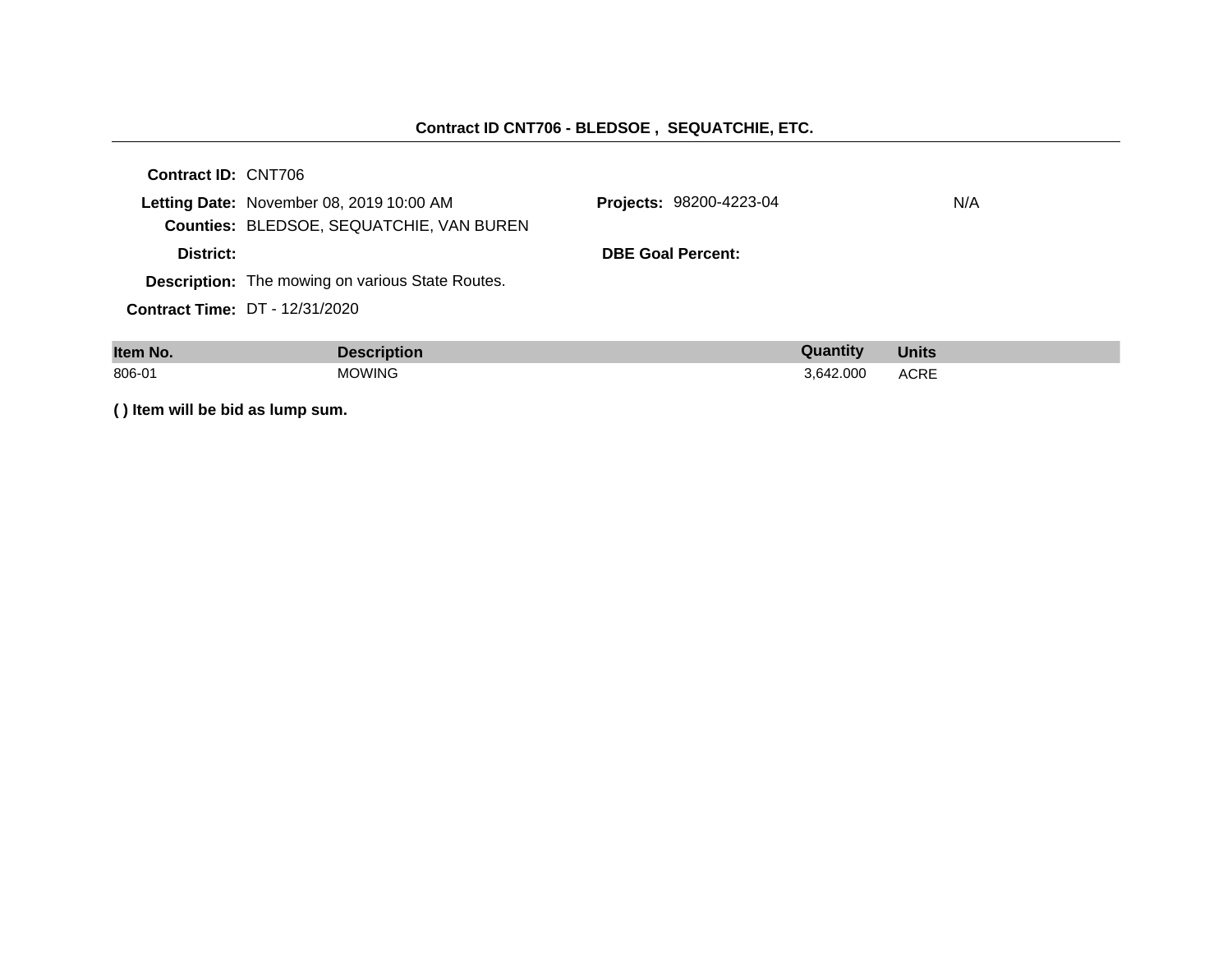| Letting Date: November 08, 2019 10:00 AM | <b>Projects: 98100-4141-04</b> | NA |
|------------------------------------------|--------------------------------|----|
|                                          | 98100-4142-04                  | ΝA |
| <b>Counties: BLOUNT, KNOX</b>            |                                |    |
| District:                                | <b>DBE Goal Percent:</b>       |    |

**Description:** The mowing and litter removal on various Interstate and State Routes.

**Contract Time:** DT - 3/31/2021

| Item No.  | <b>Description</b>                                        | Quantity   | <b>Units</b> |
|-----------|-----------------------------------------------------------|------------|--------------|
| 717-10.01 | INVOLUNTARY WORK SUSPENSION (DESCRIPTION)<br>(BY THE DAY) | 6.000      | DAY          |
| 719-02    | REMOVAL AND DISPOSAL OF LITTER                            | 2,744.000  | L.M.         |
| 806-01    | <b>MOWING</b>                                             | 11.596.000 | <b>ACRE</b>  |
| 806-02.14 | SIDEWALK FINISH MOWING                                    | 103.000    | <b>ACRE</b>  |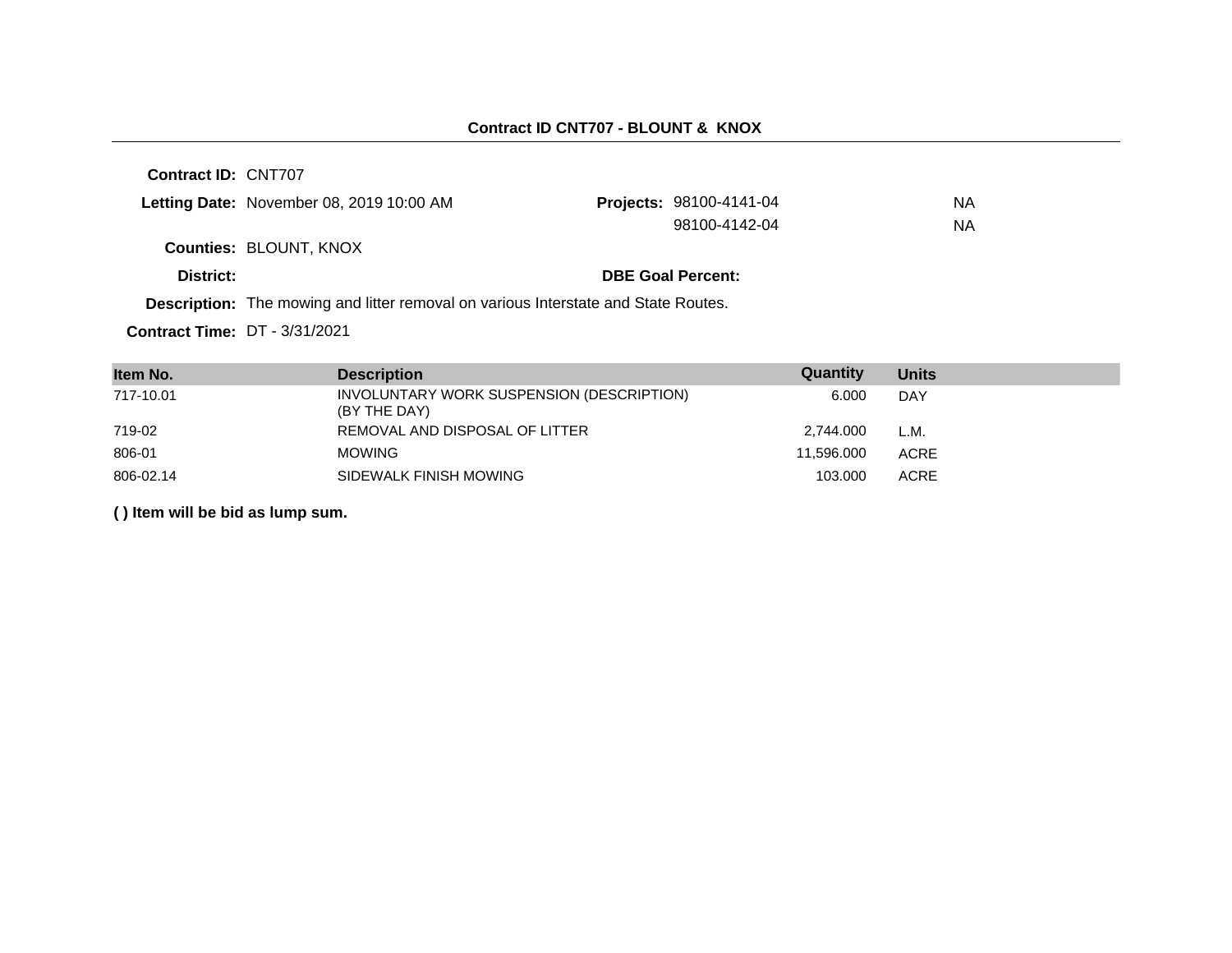|                                                                            | Letting Date: November 08, 2019 10:00 AM       |  | <b>Projects: 98100-4243-04</b> | <b>NA</b> |
|----------------------------------------------------------------------------|------------------------------------------------|--|--------------------------------|-----------|
|                                                                            |                                                |  | 98100-4256-04                  | <b>NA</b> |
|                                                                            | <b>Counties: BLOUNT, LOUDON, MONROE, ROANE</b> |  |                                |           |
| District:                                                                  |                                                |  | <b>DBE Goal Percent:</b>       |           |
| <b>Description:</b> The mowing and litter removal on various State Routes. |                                                |  |                                |           |

**Contract Time:** DT - 3/31/2021

| Item No.  | <b>Description</b>                                        | Quantity  | <b>Units</b> |
|-----------|-----------------------------------------------------------|-----------|--------------|
| 717-10.01 | INVOLUNTARY WORK SUSPENSION (DESCRIPTION)<br>(BY THE DAY) | 6.000     | <b>DAY</b>   |
| 719-02    | REMOVAL AND DISPOSAL OF LITTER                            | 2.762.000 | L.M.         |
| 806-01    | <b>MOWING</b>                                             | 7.458.000 | <b>ACRE</b>  |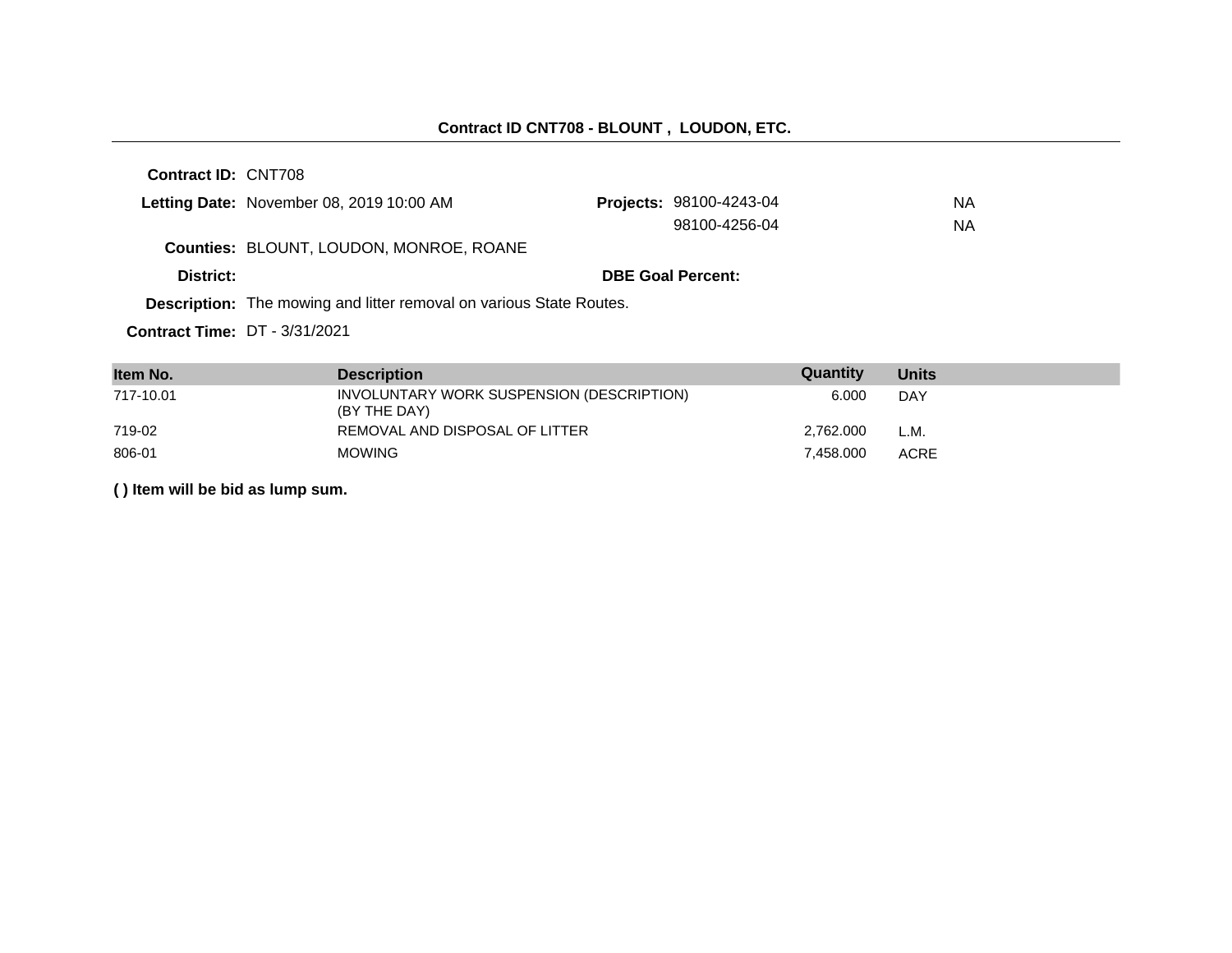#### **Contract ID CNT709 - BRADLEY , HAMILTON, ETC.**

**Contract ID:** CNT709 Letting Date: November 08, 2019 10:00 AM **Counties:** BRADLEY, HAMILTON, MCMINN, MEIGS, POLK, RHEA **District: District: DBE Goal Percent: Contract Time:** DT - 3/31/2021 **Description:** The mowing and litter removal on various State Routes. **Projects: 98200-4224-04 N/A** 98200-4225-04 N/A

| Item No.  | <b>Description</b>                                        | Quantity  | Units       |
|-----------|-----------------------------------------------------------|-----------|-------------|
| 717-10.01 | INVOLUNTARY WORK SUSPENSION (DESCRIPTION)<br>(BY THE DAY) | 6.000     | DAY         |
| 719-02    | REMOVAL AND DISPOSAL OF LITTER                            | 1.204.000 | L.M.        |
| 806-01    | <b>MOWING</b>                                             | 9.788.000 | <b>ACRE</b> |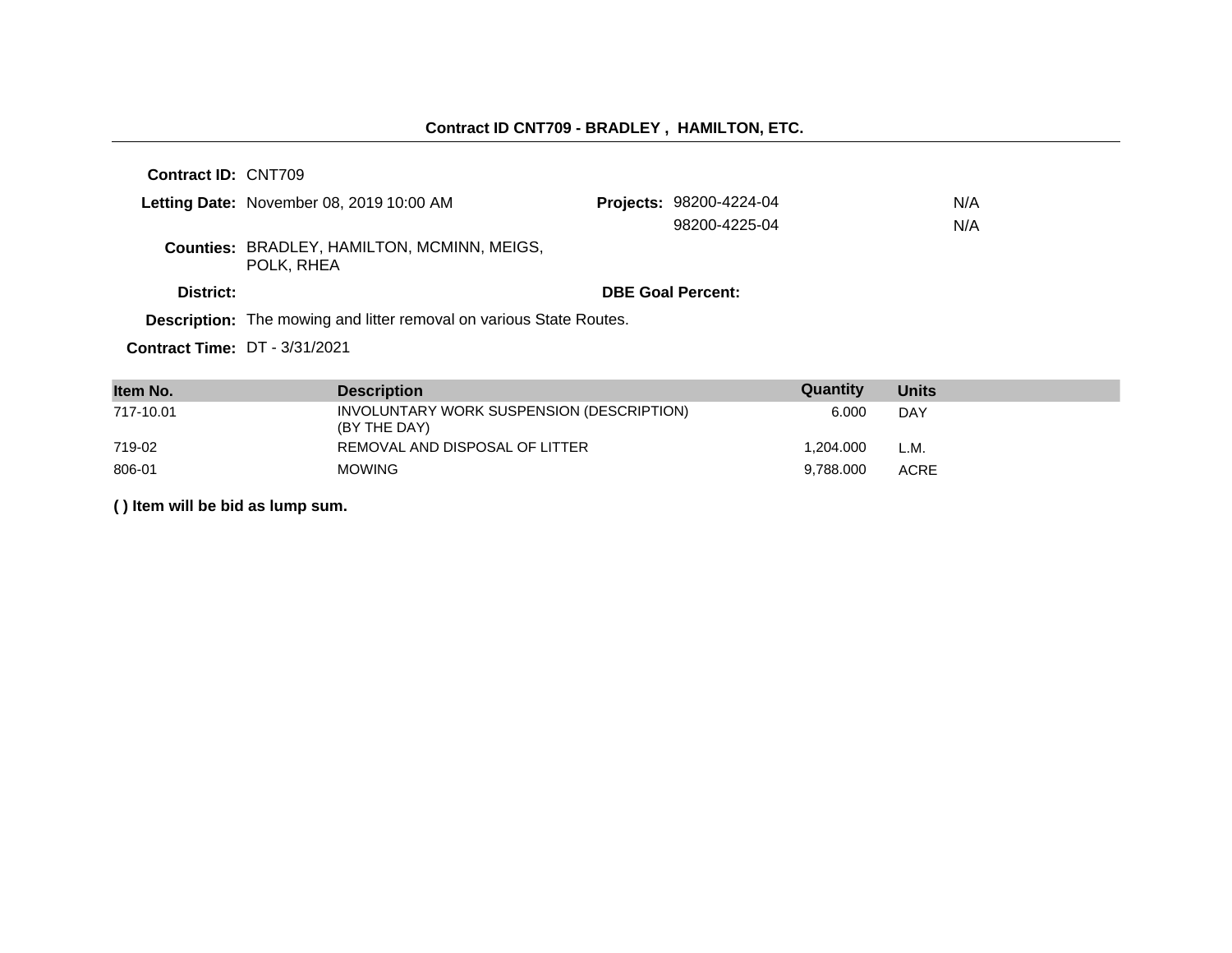#### **Contract ID CNT710 - CAMPBELL , CLAIBORNE, ETC.**

**Contract ID:** CNT710

|                                      | Letting Date: November 08, 2019 10:00 AM                                   | <b>Projects: 98100-4244-04</b> | NA |
|--------------------------------------|----------------------------------------------------------------------------|--------------------------------|----|
|                                      |                                                                            | 98100-4257-04                  | NA |
|                                      | Counties: CAMPBELL, CLAIBORNE, MORGAN, SCOTT                               |                                |    |
| District:                            |                                                                            | <b>DBE Goal Percent:</b>       |    |
|                                      | <b>Description:</b> The mowing and litter removal on various State Routes. |                                |    |
| <b>Contract Time: DT - 3/31/2021</b> |                                                                            |                                |    |

| Item No. | <b>Description</b>             | Quantity  | <b>Units</b> |
|----------|--------------------------------|-----------|--------------|
| 719-02   | REMOVAL AND DISPOSAL OF LITTER | .482.000  | L.M.         |
| 806-01   | <b>MOWING</b>                  | 4.591.000 | <b>ACRE</b>  |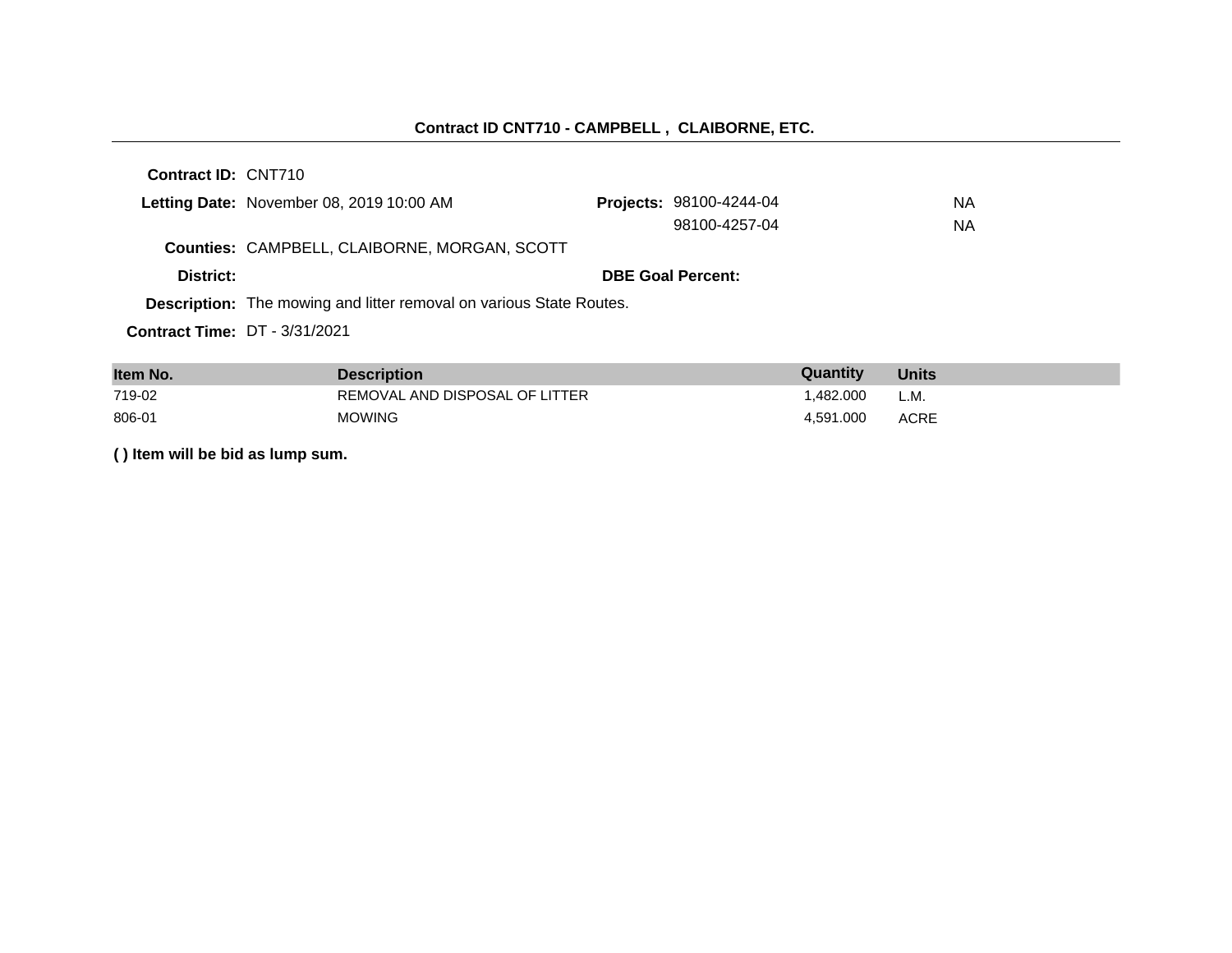# **Contract ID CNT711 - CANNON , VAN BUREN, ETC.**

**Contract ID:** CNT711

|                                      | Letting Date: November 08, 2019 10:00 AM                                   | <b>Projects: 98200-4226-04</b> | N/A |
|--------------------------------------|----------------------------------------------------------------------------|--------------------------------|-----|
|                                      |                                                                            | 98200-4227-04                  | N/A |
|                                      | <b>Counties: CANNON, VAN BUREN, WARREN</b>                                 |                                |     |
| District:                            |                                                                            | <b>DBE Goal Percent:</b>       |     |
|                                      | <b>Description:</b> The mowing and litter removal on various State Routes. |                                |     |
| <b>Contract Time: DT - 3/31/2021</b> |                                                                            |                                |     |

| Item No. | <b>Description</b>             | Quantity  | <b>Units</b> |
|----------|--------------------------------|-----------|--------------|
| 719-02   | REMOVAL AND DISPOSAL OF LITTER | 836.000   | L.M.         |
| 806-01   | <b>MOWING</b>                  | 5.843.000 | <b>ACRE</b>  |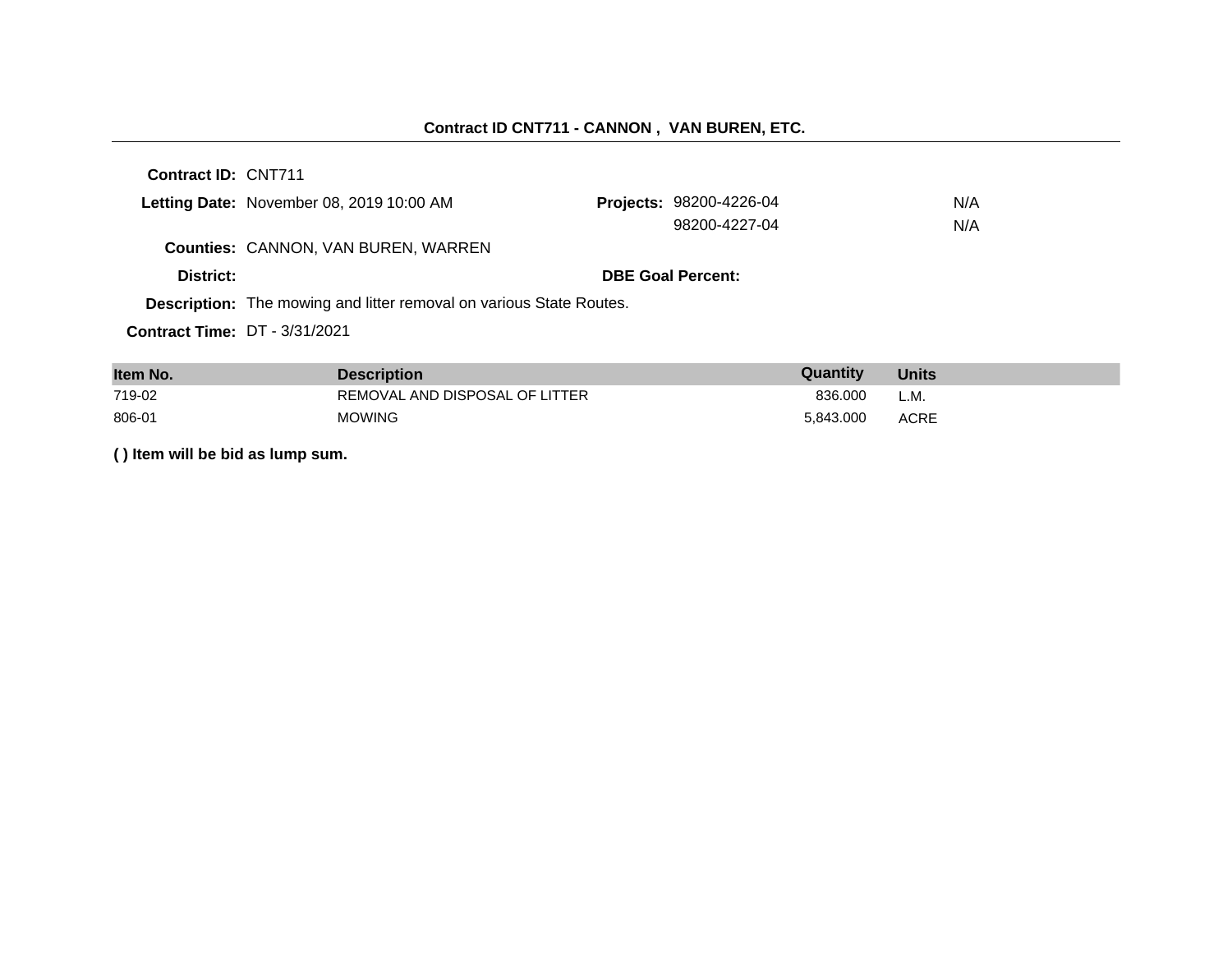| Contract ID: CNT712                  |                                                                            |                                |     |
|--------------------------------------|----------------------------------------------------------------------------|--------------------------------|-----|
|                                      | Letting Date: November 08, 2019 10:00 AM                                   | <b>Projects: 98100-4245-04</b> | NA  |
|                                      |                                                                            | 98100-4246-04                  | N/A |
|                                      | Counties: CARTER, JOHNSON, SULLIVAN, UNICOI,<br><b>WASHINGTON</b>          |                                |     |
| District:                            |                                                                            | <b>DBE Goal Percent:</b>       |     |
|                                      | <b>Description:</b> The mowing and litter removal on various State Routes. |                                |     |
| <b>Contract Time: DT - 3/31/2021</b> |                                                                            |                                |     |

| Item No. | <b>Description</b>             | <b>Quantity</b> | <b>Units</b> |
|----------|--------------------------------|-----------------|--------------|
| 719-02   | REMOVAL AND DISPOSAL OF LITTER | 2.173.000       | L.M.         |
| 806-01   | <b>MOWING</b>                  | 7.789.000       | <b>ACRE</b>  |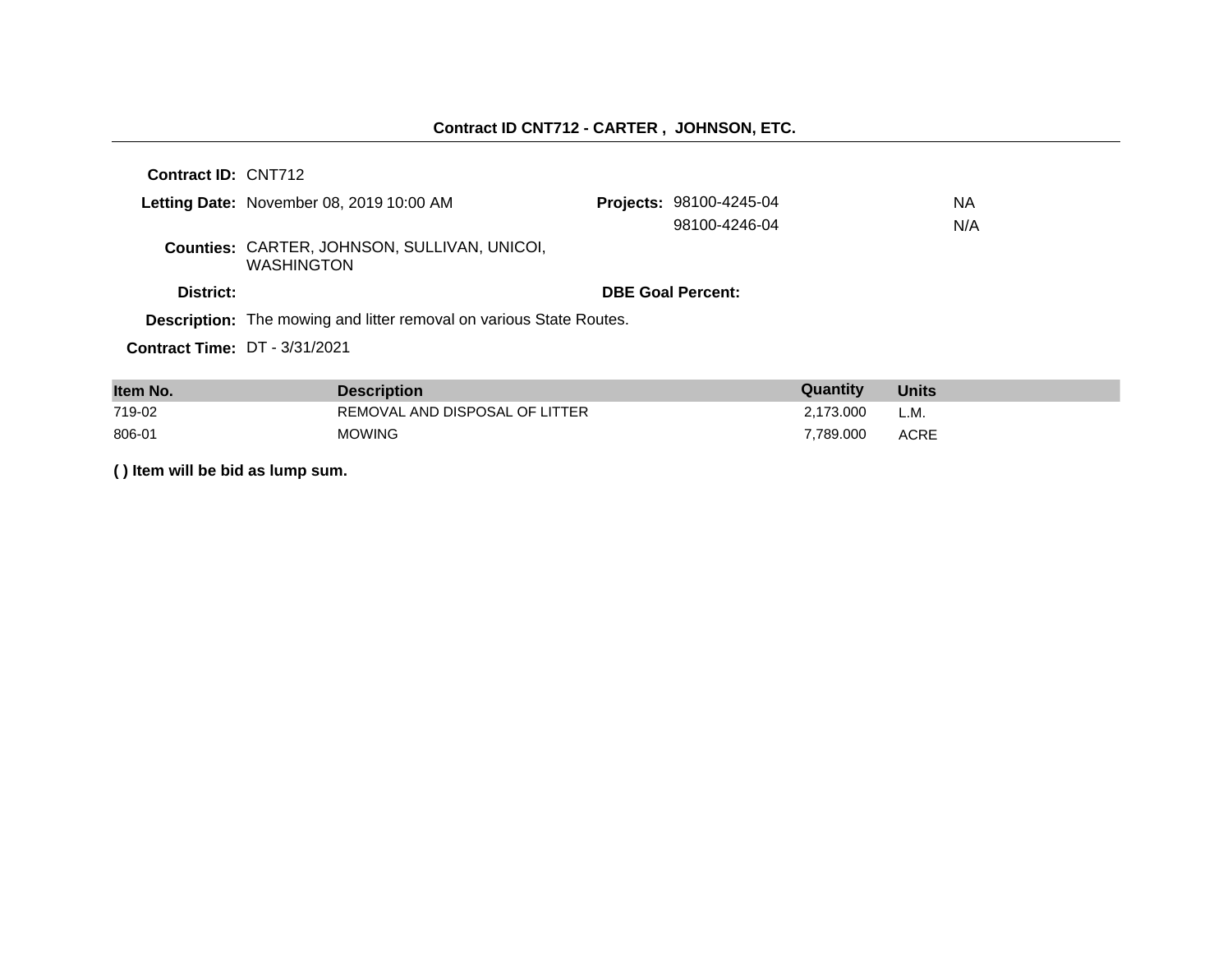# **Contract ID CNT713 - CHEATHAM , MONTGOMERY, ETC.**

**Contract ID:** CNT713

|                                      | Letting Date: November 08, 2019 10:00 AM                                 | <b>Projects: 98303-4156-04</b> | N/A |
|--------------------------------------|--------------------------------------------------------------------------|--------------------------------|-----|
|                                      |                                                                          | 98303-4157-04                  | N/A |
|                                      | <b>Counties: CHEATHAM, MONTGOMERY, ROBERTSON,</b><br><b>SUMNER</b>       |                                |     |
| District:                            |                                                                          | <b>DBE Goal Percent:</b>       |     |
|                                      | Description: The mowing and litter removal on various Interstate Routes. |                                |     |
| <b>Contract Time: DT - 3/31/2021</b> |                                                                          |                                |     |

| Item No.  | <b>Description</b>                                        | Quantity  | <b>Units</b> |
|-----------|-----------------------------------------------------------|-----------|--------------|
| 717-10.01 | INVOLUNTARY WORK SUSPENSION (DESCRIPTION)<br>(BY THE DAY) | 6.000     | DAY          |
| 719-02    | REMOVAL AND DISPOSAL OF LITTER                            | 334.000   | L.M.         |
| 806-01    | <b>MOWING</b>                                             | 4.649.000 | <b>ACRE</b>  |
| 806-02.13 | SWATH MOWING                                              | 2,960.000 | <b>ACRE</b>  |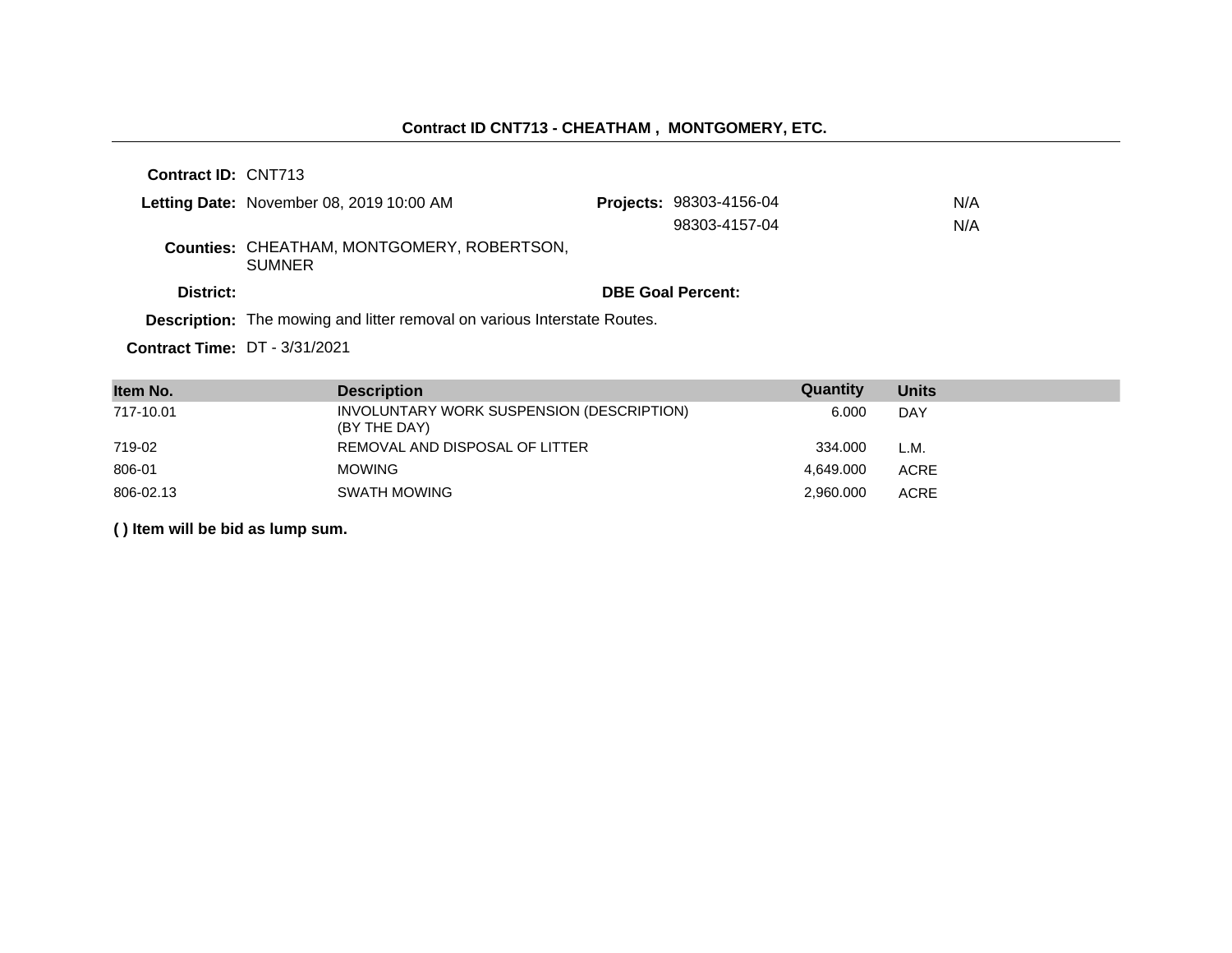# **Contract ID CNT714 - CHESTER , HARDEMAN, ETC.**

**Contract ID:** CNT714

|                                      | Letting Date: November 08, 2019 10:00 AM                                   | <b>Projects: 98400-4231-04</b> | N/A |
|--------------------------------------|----------------------------------------------------------------------------|--------------------------------|-----|
|                                      |                                                                            | 98400-4232-04                  | N/A |
|                                      | <b>Counties: CHESTER, HARDEMAN, HARDIN, MCNAIRY</b>                        |                                |     |
| District:                            |                                                                            | <b>DBE Goal Percent:</b>       |     |
|                                      | <b>Description:</b> The mowing and litter removal on various State Routes. |                                |     |
| <b>Contract Time: DT - 3/31/2021</b> |                                                                            |                                |     |

| Item No. | <b>Description</b>             | Quantity   | <b>Units</b> |
|----------|--------------------------------|------------|--------------|
| 719-02   | REMOVAL AND DISPOSAL OF LITTER | 2.738.000  | L.M.         |
| 806-01   | <b>MOWING</b>                  | 16.144.000 | ACRE         |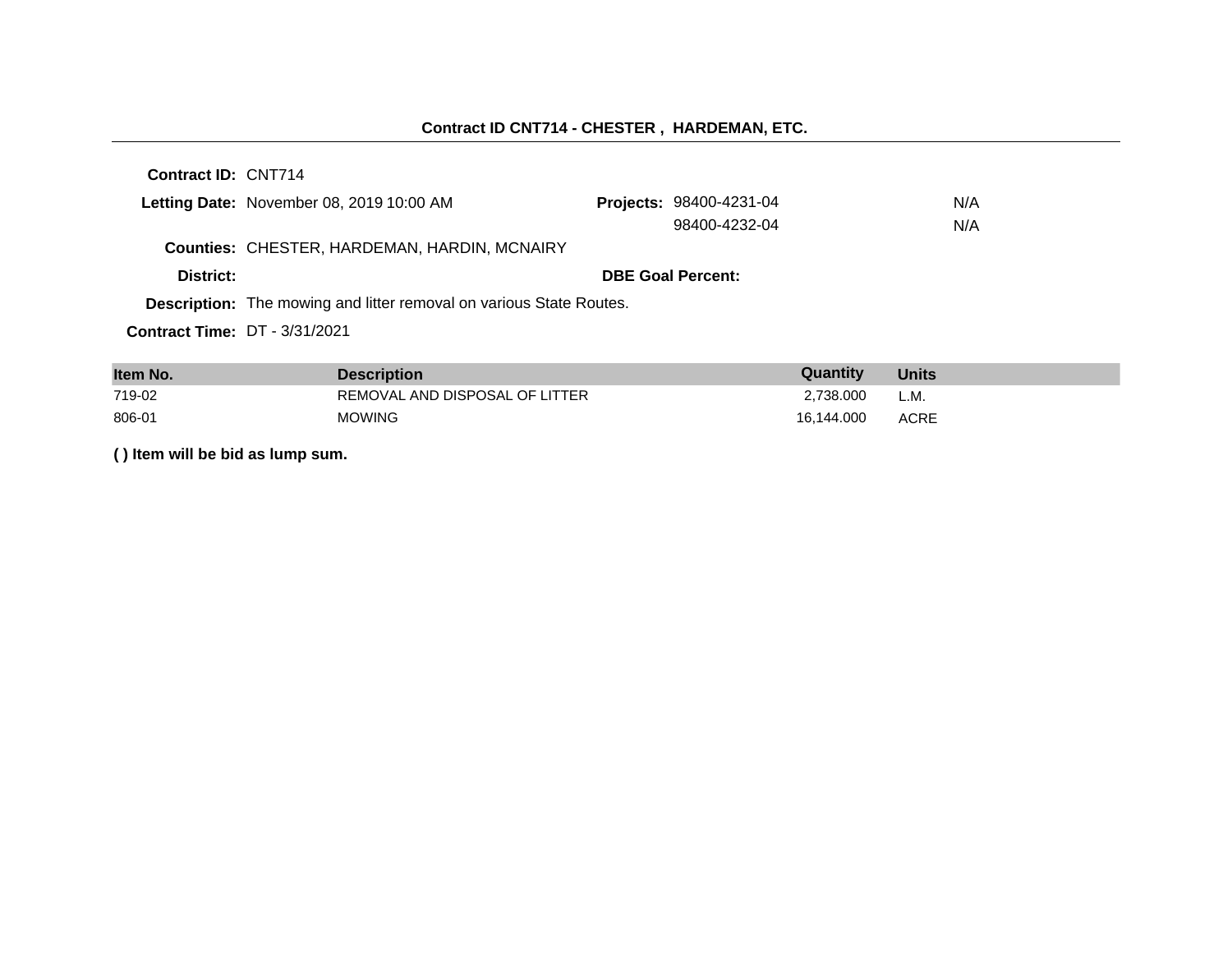| <b>Contract ID: CNT715</b>           |                                                                            |                                |     |
|--------------------------------------|----------------------------------------------------------------------------|--------------------------------|-----|
|                                      | Letting Date: November 08, 2019 10:00 AM                                   | <b>Projects: 98200-4228-04</b> | N/A |
|                                      |                                                                            | 98200-4229-04                  | N/A |
|                                      | Counties: CLAY, CUMBERLAND, FENTRESS,<br><b>OVERTON, PICKETT</b>           |                                |     |
| District:                            |                                                                            | <b>DBE Goal Percent:</b>       |     |
|                                      | <b>Description:</b> The mowing and litter removal on various State Routes. |                                |     |
| <b>Contract Time: DT - 3/31/2021</b> |                                                                            |                                |     |

| Item No. | <b>Description</b>             | Quantity  | <b>Units</b> |
|----------|--------------------------------|-----------|--------------|
| 719-02   | REMOVAL AND DISPOSAL OF LITTER | 155.000   | L.M.         |
| 806-01   | <b>MOWING</b>                  | 5.402.000 | <b>ACRE</b>  |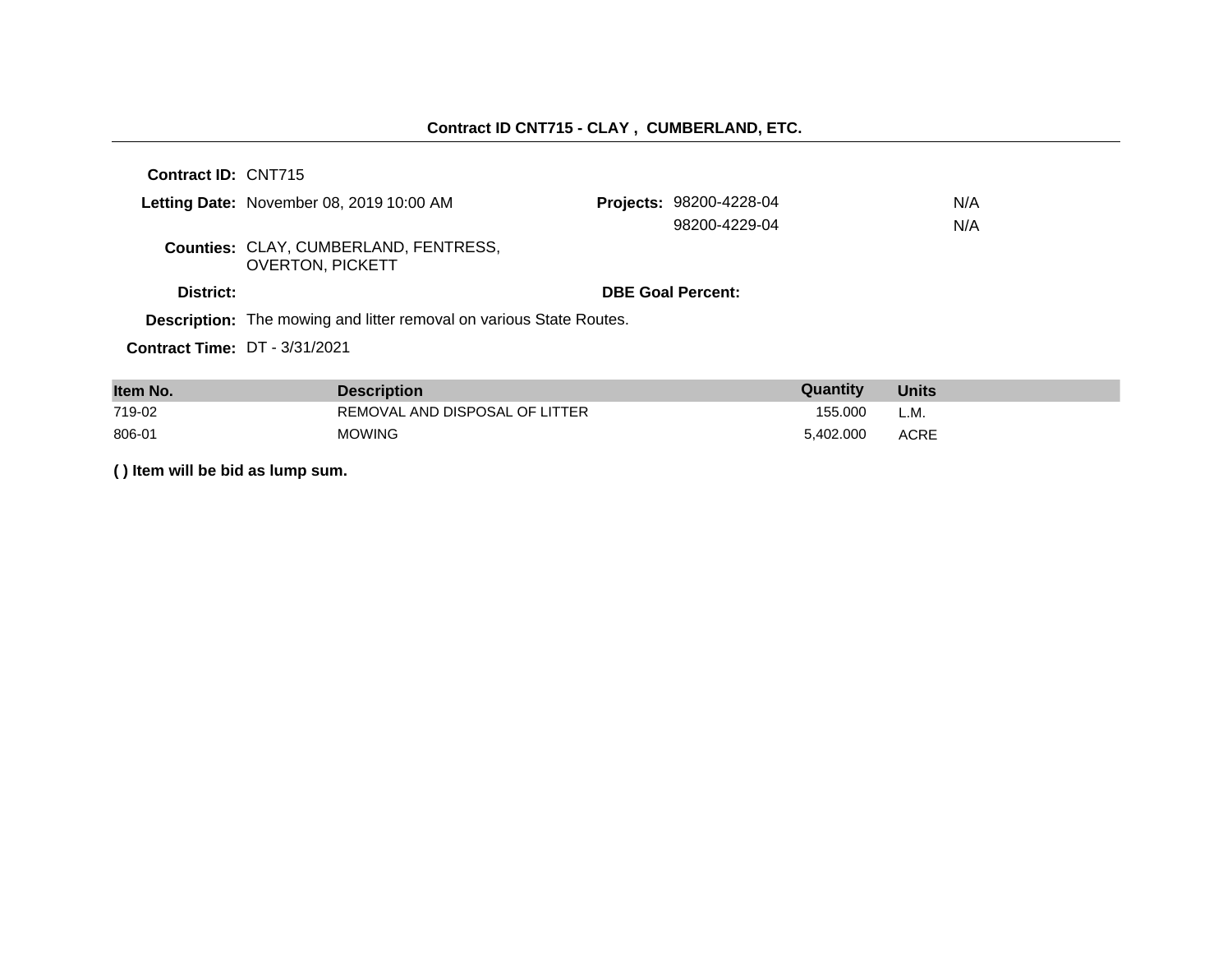# **Contract ID CNT716 - CLAY , DEKALB, ETC.**

| <b>Contract ID: CNT716</b> |                                                                                                               |                                |    |
|----------------------------|---------------------------------------------------------------------------------------------------------------|--------------------------------|----|
|                            | Letting Date: November 08, 2019 10:00 AM<br>Counties: CLAY, DEKALB, JACKSON, OVERTON,<br>PUTNAM, SMITH, WHITE | <b>Projects: 98200-4230-04</b> | NA |
| District:                  |                                                                                                               | <b>DBE Goal Percent:</b>       |    |
|                            | <b>Description:</b> The mowing on various State Routes.                                                       |                                |    |
|                            | <b>Contract Time: DT - 12/31/2020</b>                                                                         |                                |    |
|                            |                                                                                                               |                                |    |

| Item No. | cription      | antır  | <b>Units</b> |
|----------|---------------|--------|--------------|
| 806-01   | <b>JOWING</b> | 54.000 | <b>ACRE</b>  |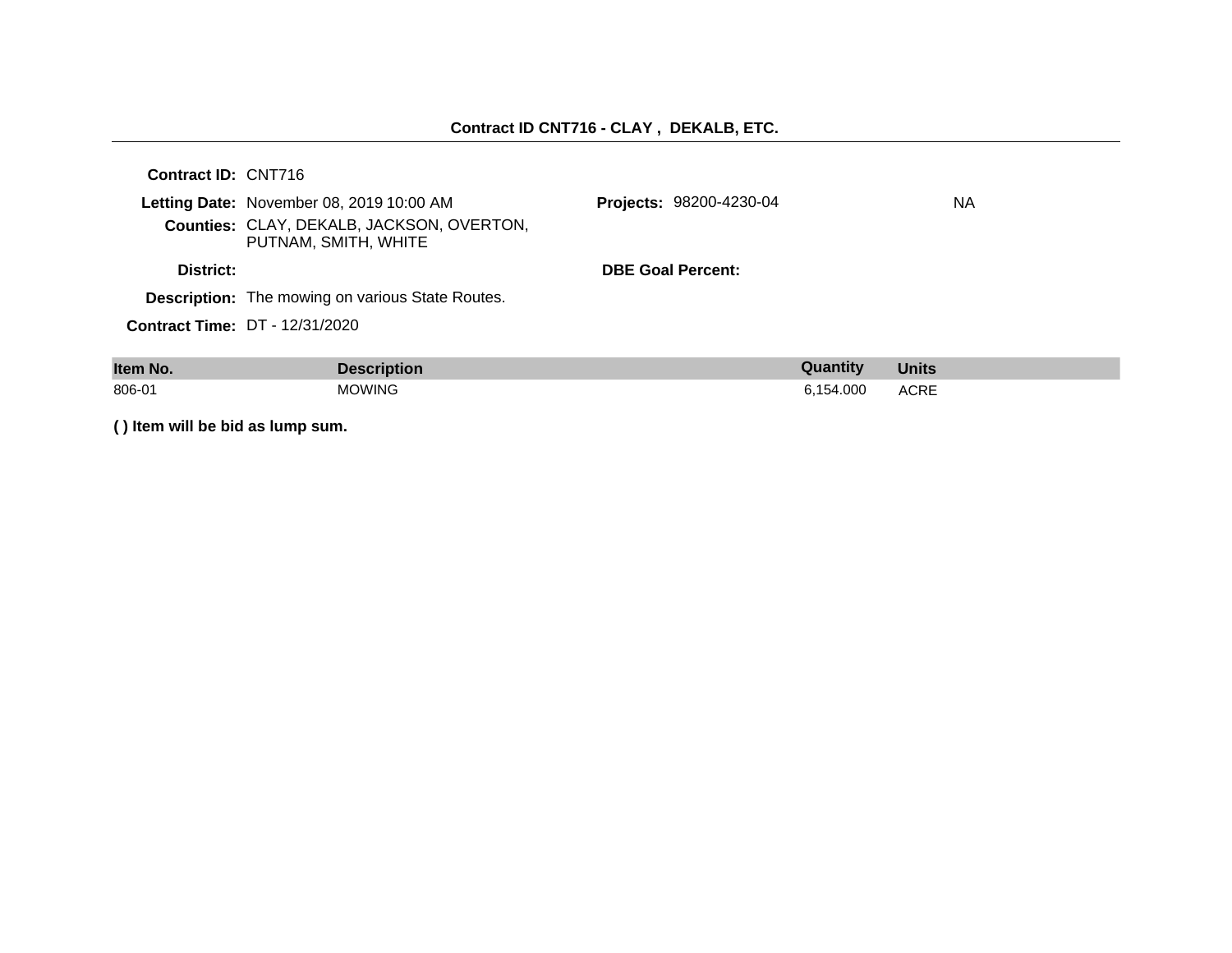|                                      | Letting Date: November 08, 2019 10:00 AM                                   | Projects: 98100-4247-04  | NA |
|--------------------------------------|----------------------------------------------------------------------------|--------------------------|----|
|                                      |                                                                            | 98100-4248-04            | NA |
|                                      | <b>Counties: COCKE, GRAINGER, HAMBLEN,</b><br>JEFFERSON, SEVIER            |                          |    |
| District:                            |                                                                            | <b>DBE Goal Percent:</b> |    |
|                                      | <b>Description:</b> The mowing and litter removal on various State Routes. |                          |    |
| <b>Contract Time: DT - 3/31/2021</b> |                                                                            |                          |    |

**Item No. Description Description CONS** 717-10.01 INVOLUNTARY WORK SUSPENSION (DESCRIPTION) (BY THE DAY) 6.000 DAY 719-02 REMOVAL AND DISPOSAL OF LITTER 2,028.000 L.M. 806-01 MOWING 4,568.000 ACRE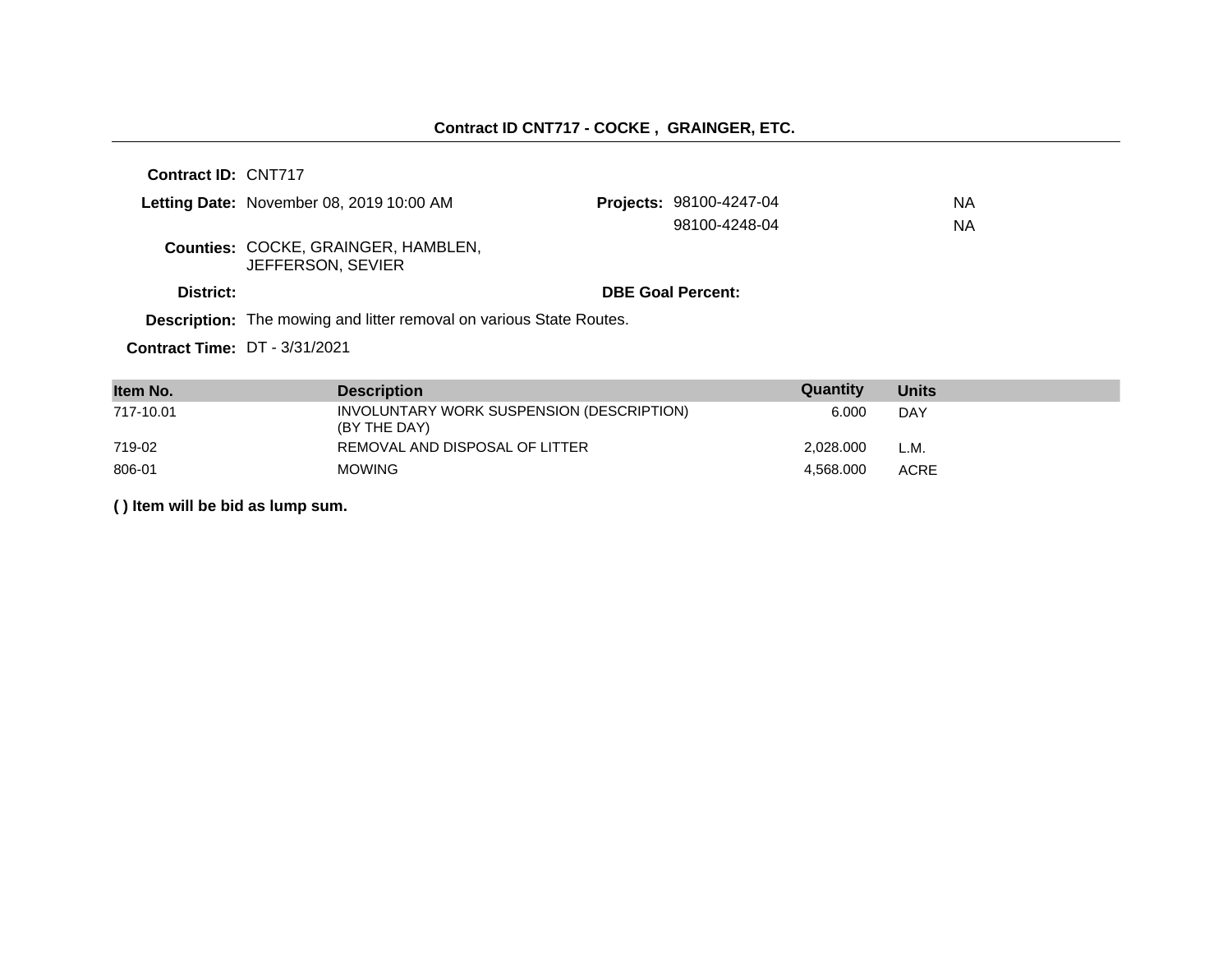#### **Contract ID CNT718 - COFFEE & FRANKLIN**

**Contract ID:** CNT718 Letting Date: November 08, 2019 10:00 AM **Counties:** COFFEE, FRANKLIN **District: District: DBE Goal Percent: Contract Time:** DT - 3/31/2021 **Description:** The mowing and litter removal on various State Routes. Projects: 98200-4231-04 N/A 98200-4232-04 N/A

| Item No. | <b>Description</b>             | Quantity  | <b>Units</b> |
|----------|--------------------------------|-----------|--------------|
| 719-02   | REMOVAL AND DISPOSAL OF LITTER | 391.000   | L.M.         |
| 806-01   | <b>MOWING</b>                  | 6.432.000 | <b>ACRE</b>  |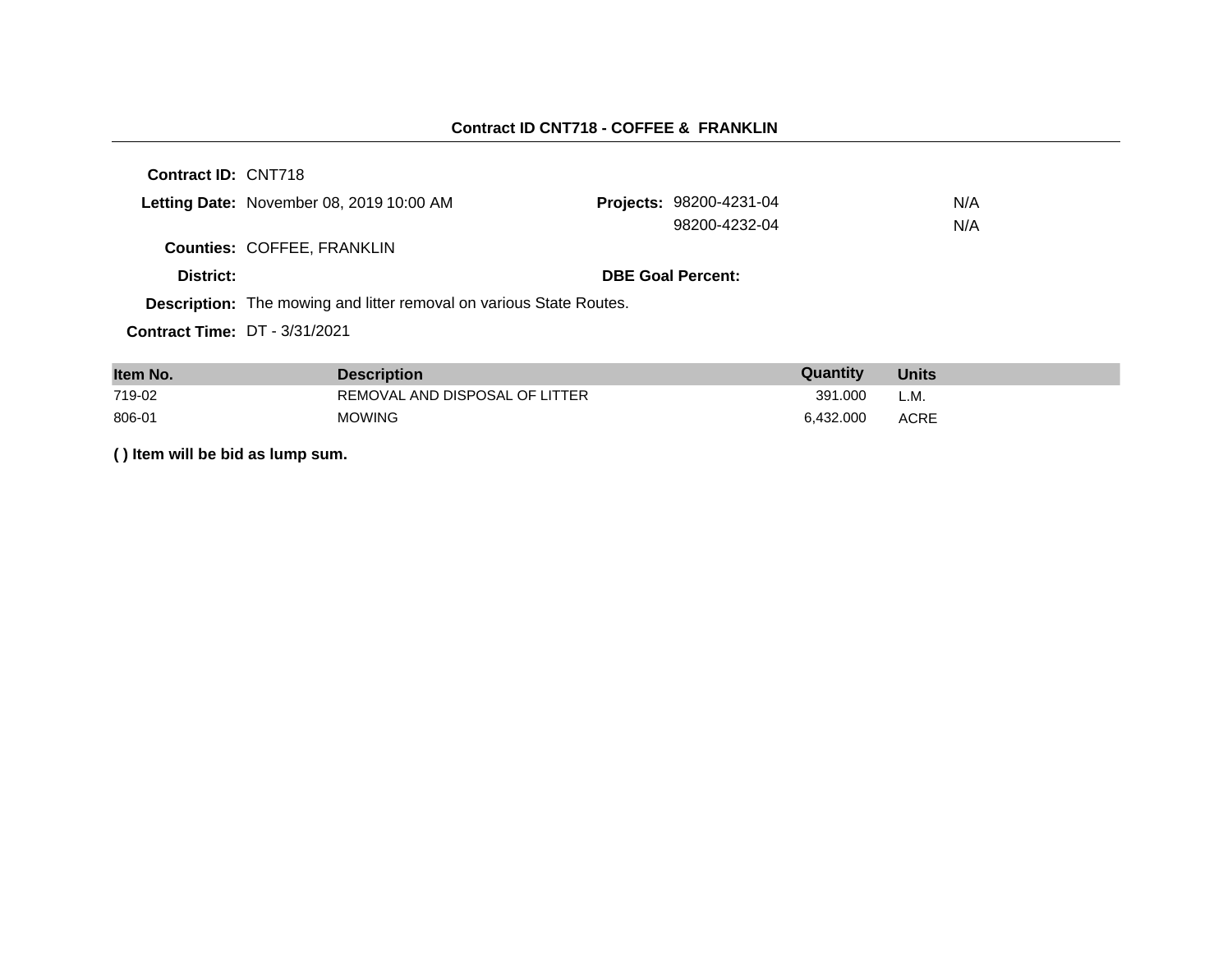|           | Letting Date: November 08, 2019 10:00 AM                         | <b>Projects: 98200-4133-04</b> | N/A |
|-----------|------------------------------------------------------------------|--------------------------------|-----|
|           |                                                                  | 98200-4134-04                  | N/A |
|           | <b>Counties: COFFEE, GRUNDY, HAMILTON, MARION</b>                |                                |     |
| District: |                                                                  | <b>DBE Goal Percent:</b>       |     |
|           | <b>Description:</b> The swath mowing and litter removal on I-24. |                                |     |
|           |                                                                  |                                |     |

**Contract Time:** DT - 3/31/2021

| Item No.  | <b>Description</b>                                        | Quantity  | <b>Units</b> |
|-----------|-----------------------------------------------------------|-----------|--------------|
| 717-10.01 | INVOLUNTARY WORK SUSPENSION (DESCRIPTION)<br>(BY THE DAY) | 6.000     | <b>DAY</b>   |
| 719-02    | REMOVAL AND DISPOSAL OF LITTER                            | 420.000   | L.M.         |
| 806-01    | <b>MOWING</b>                                             | 1,175.000 | <b>ACRE</b>  |
| 806-02.13 | SWATH MOWING                                              | 2,839.000 | <b>ACRE</b>  |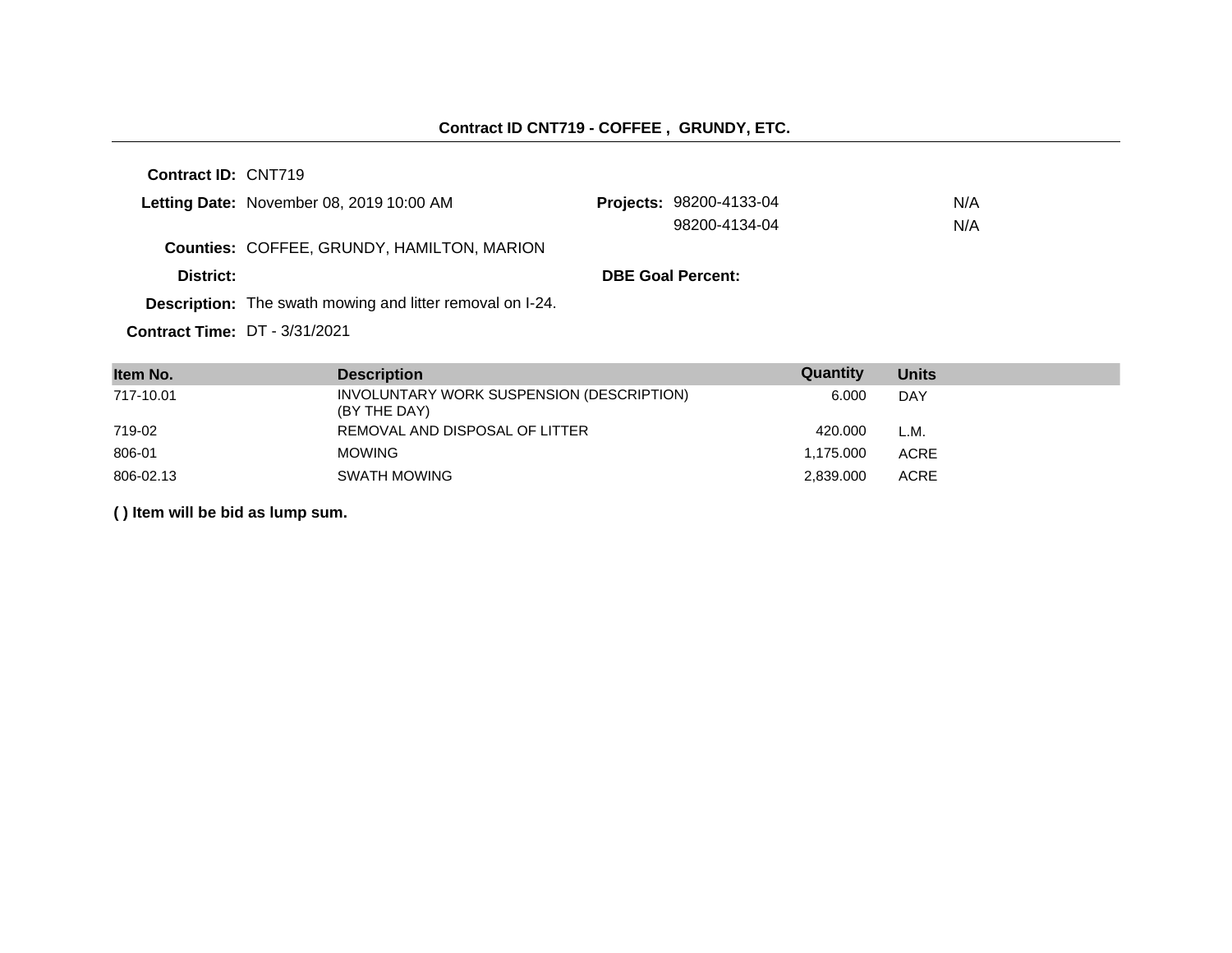# **Contract ID CNT720 - CROCKETT , DECATUR, ETC.**

| <b>Contract ID: CNT720</b>                                         |                                                                            |                                                            |            |
|--------------------------------------------------------------------|----------------------------------------------------------------------------|------------------------------------------------------------|------------|
| Letting Date: November 08, 2019 10:00 AM                           |                                                                            |                                                            |            |
|                                                                    | 98400-4234-04                                                              |                                                            |            |
| Counties: CROCKETT, DECATUR, HAYWOOD,<br><b>HENDERSON, MADISON</b> |                                                                            |                                                            |            |
|                                                                    |                                                                            |                                                            |            |
|                                                                    |                                                                            |                                                            |            |
| <b>Contract Time: DT - 3/31/2021</b>                               |                                                                            |                                                            |            |
|                                                                    | <b>Description:</b> The mowing and litter removal on various State Routes. | <b>Projects: 98400-4233-04</b><br><b>DBE Goal Percent:</b> | N/A<br>N/A |

| Item No. | <b>Description</b>             | Quantity   | <b>Units</b> |
|----------|--------------------------------|------------|--------------|
| 719-02   | REMOVAL AND DISPOSAL OF LITTER | 3.021.000  | L.M.         |
| 806-01   | <b>MOWING</b>                  | 14.323.000 | ACRE         |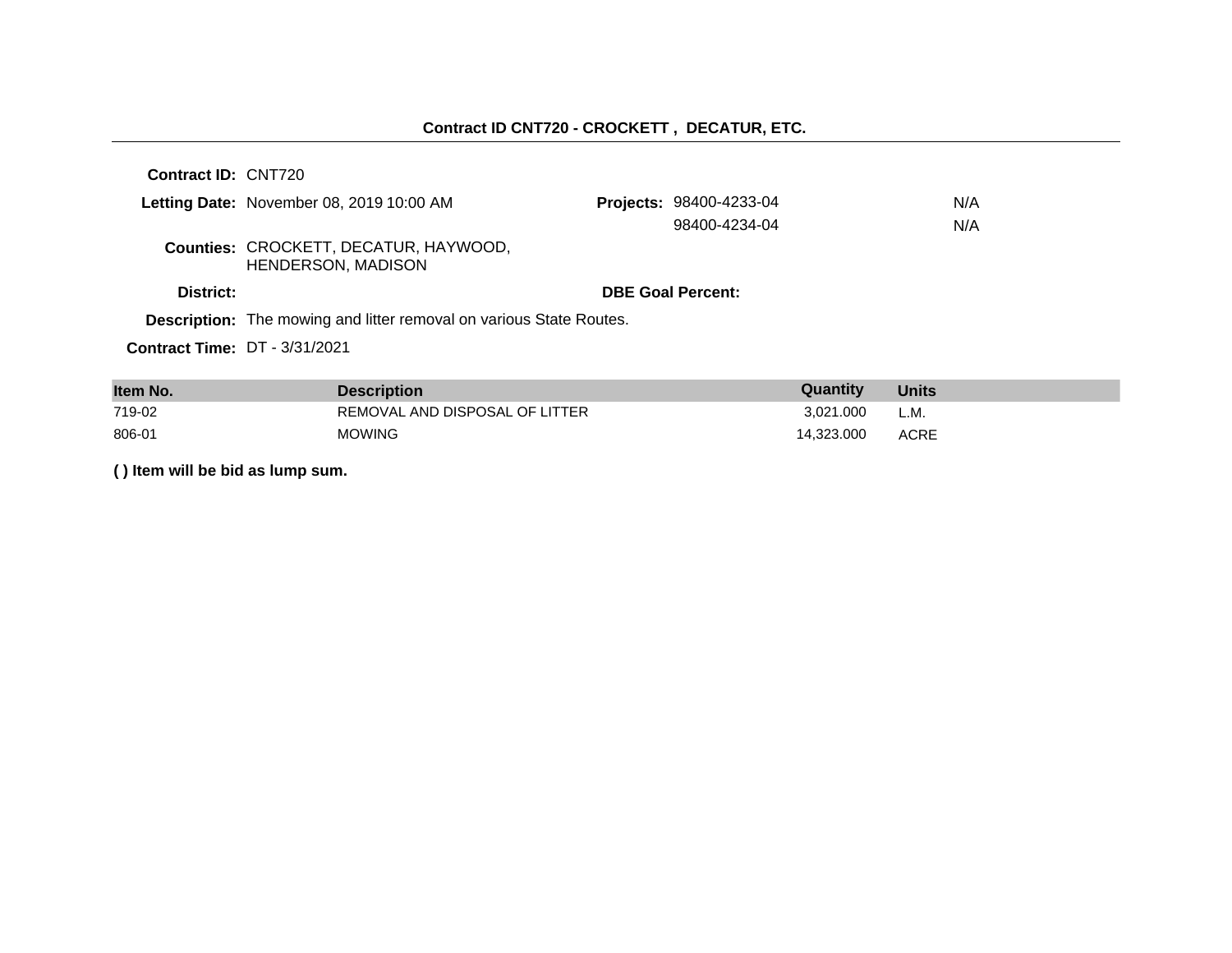|                                      | Letting Date: November 08, 2019 10:00 AM                                   | <b>Projects: 98303-4258-04</b> | N/A |
|--------------------------------------|----------------------------------------------------------------------------|--------------------------------|-----|
|                                      |                                                                            | 98303-4259-04                  | N/A |
|                                      | <b>Counties: DAVIDSON, RUTHERFORD, SUMNER,</b><br><b>WILSON</b>            |                                |     |
| District:                            |                                                                            | <b>DBE Goal Percent:</b>       |     |
|                                      | <b>Description:</b> The mowing and litter removal on various State Routes. |                                |     |
| <b>Contract Time: DT - 3/31/2021</b> |                                                                            |                                |     |

| Item No.  | <b>Description</b>                                        | Quantity  | <b>Units</b> |
|-----------|-----------------------------------------------------------|-----------|--------------|
| 717-10.01 | INVOLUNTARY WORK SUSPENSION (DESCRIPTION)<br>(BY THE DAY) | 6.000     | DAY          |
| 719-02    | REMOVAL AND DISPOSAL OF LITTER                            | 234.000   | L.M.         |
| 806-01    | <b>MOWING</b>                                             | 9.482.000 | <b>ACRE</b>  |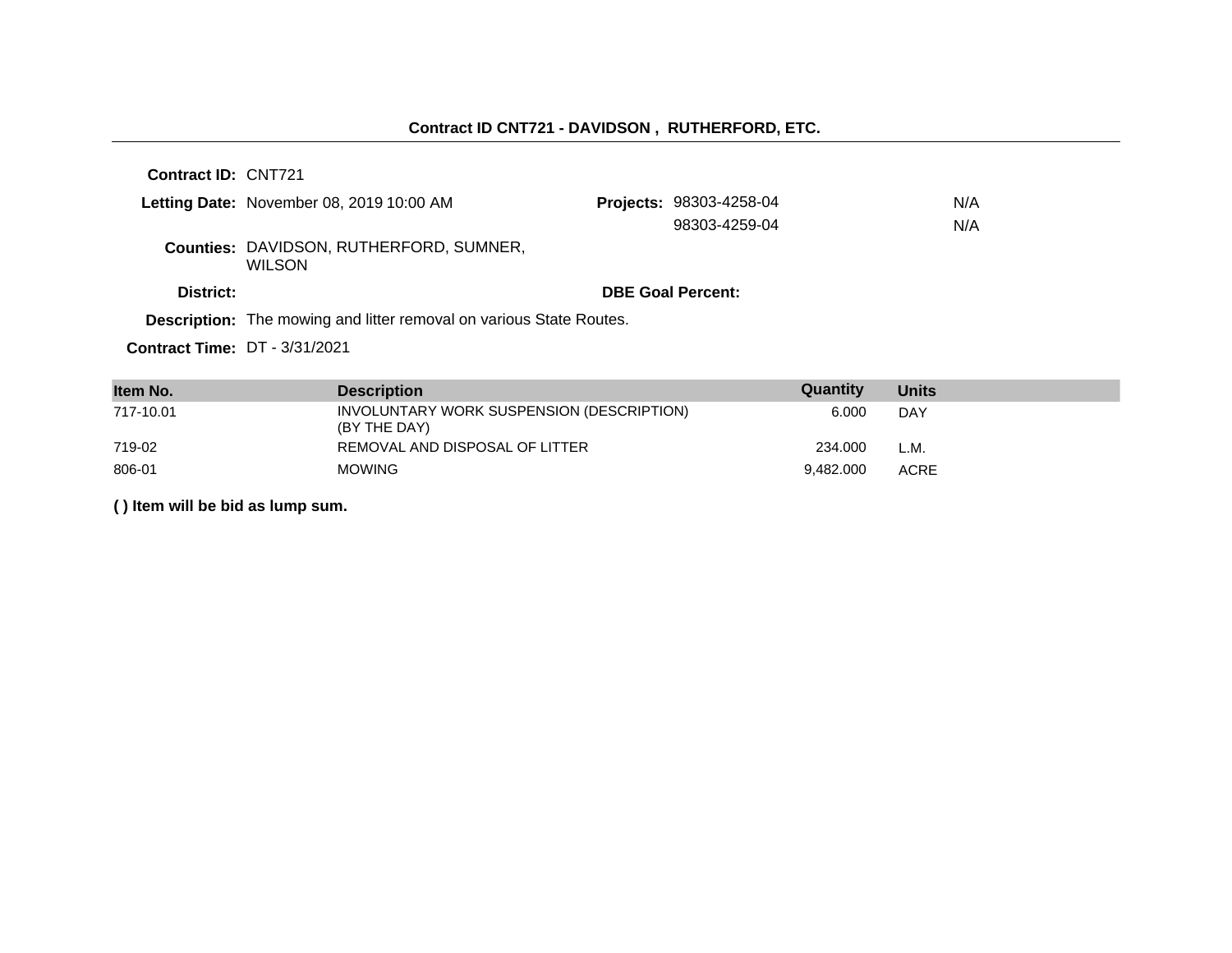|                                      | Letting Date: November 08, 2019 10:00 AM                                                  | <b>Projects: 98303-4160-04</b> | N/A |
|--------------------------------------|-------------------------------------------------------------------------------------------|--------------------------------|-----|
|                                      |                                                                                           | 98303-4161-04                  | ΝA  |
|                                      | <b>Counties: DAVIDSON, WILLIAMSON</b>                                                     |                                |     |
| District:                            |                                                                                           | <b>DBE Goal Percent:</b>       |     |
|                                      | <b>Description:</b> The mowing and litter removal on various Interstate and State Routes. |                                |     |
| <b>Contract Time: DT - 3/31/2021</b> |                                                                                           |                                |     |

| Item No.  | <b>Description</b>                                        | Quantity   | <b>Units</b> |
|-----------|-----------------------------------------------------------|------------|--------------|
| 717-10.01 | INVOLUNTARY WORK SUSPENSION (DESCRIPTION)<br>(BY THE DAY) | 5.000      | DAY          |
| 719-02    | REMOVAL AND DISPOSAL OF LITTER                            | 3.997.000  | L.M.         |
| 806-01    | <b>MOWING</b>                                             | 10,533.000 | <b>ACRE</b>  |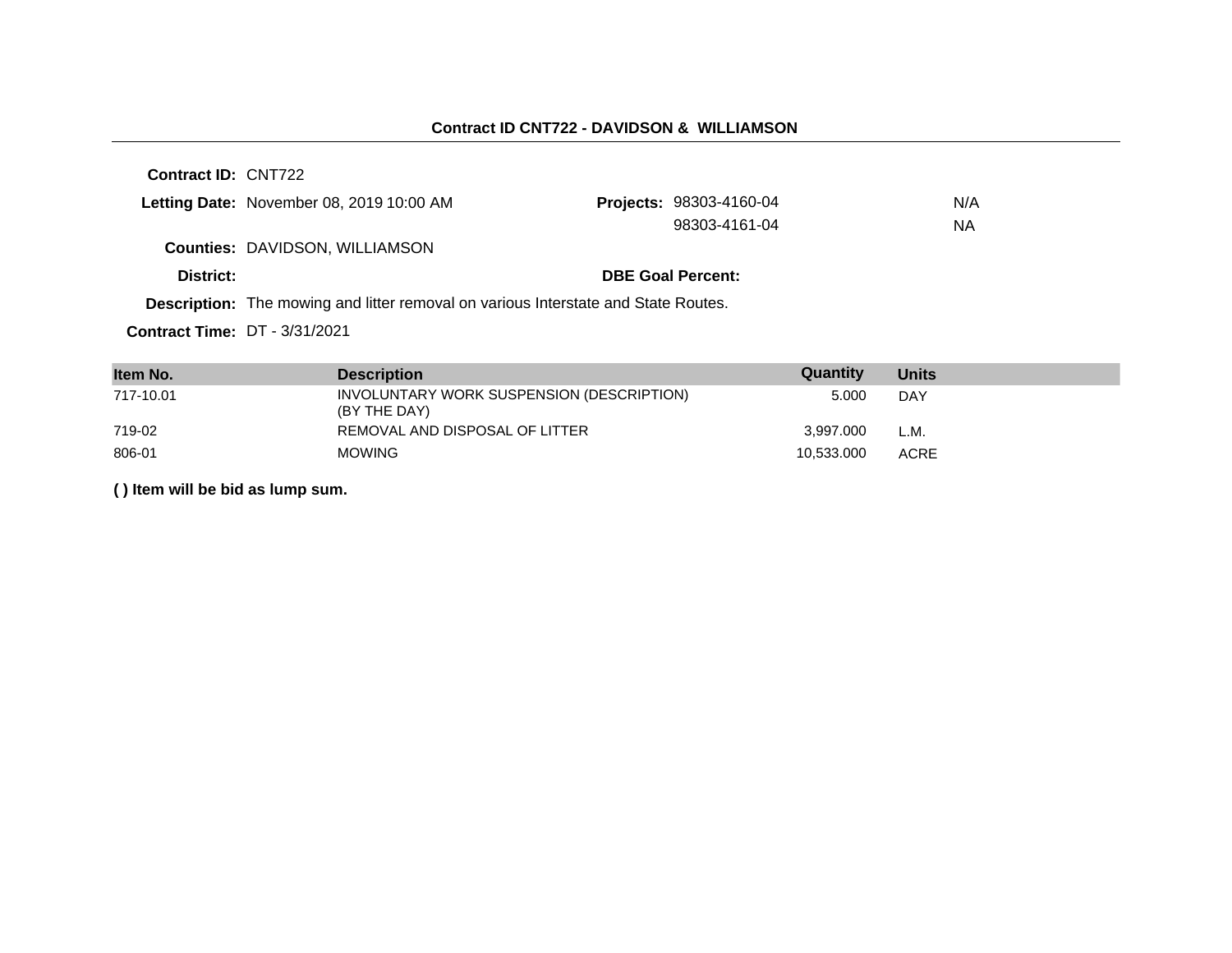|                                      | Letting Date: November 08, 2019 10:00 AM                                   | <b>Projects: 98303-4262-04</b> | N/A |
|--------------------------------------|----------------------------------------------------------------------------|--------------------------------|-----|
|                                      |                                                                            | 98303-4263-04                  | N/A |
|                                      | <b>Counties: DICKSON, HICKMAN, HUMPHREYS</b>                               |                                |     |
| District:                            |                                                                            | <b>DBE Goal Percent:</b>       |     |
|                                      | <b>Description:</b> The mowing and litter removal on various State Routes. |                                |     |
| <b>Contract Time: DT - 3/31/2021</b> |                                                                            |                                |     |

| Item No. | <b>Description</b>             | Quantity  | <b>Units</b> |
|----------|--------------------------------|-----------|--------------|
| 719-02   | REMOVAL AND DISPOSAL OF LITTER | 877.000   | L.M.         |
| 806-01   | <b>MOWING</b>                  | 3.962.000 | <b>ACRE</b>  |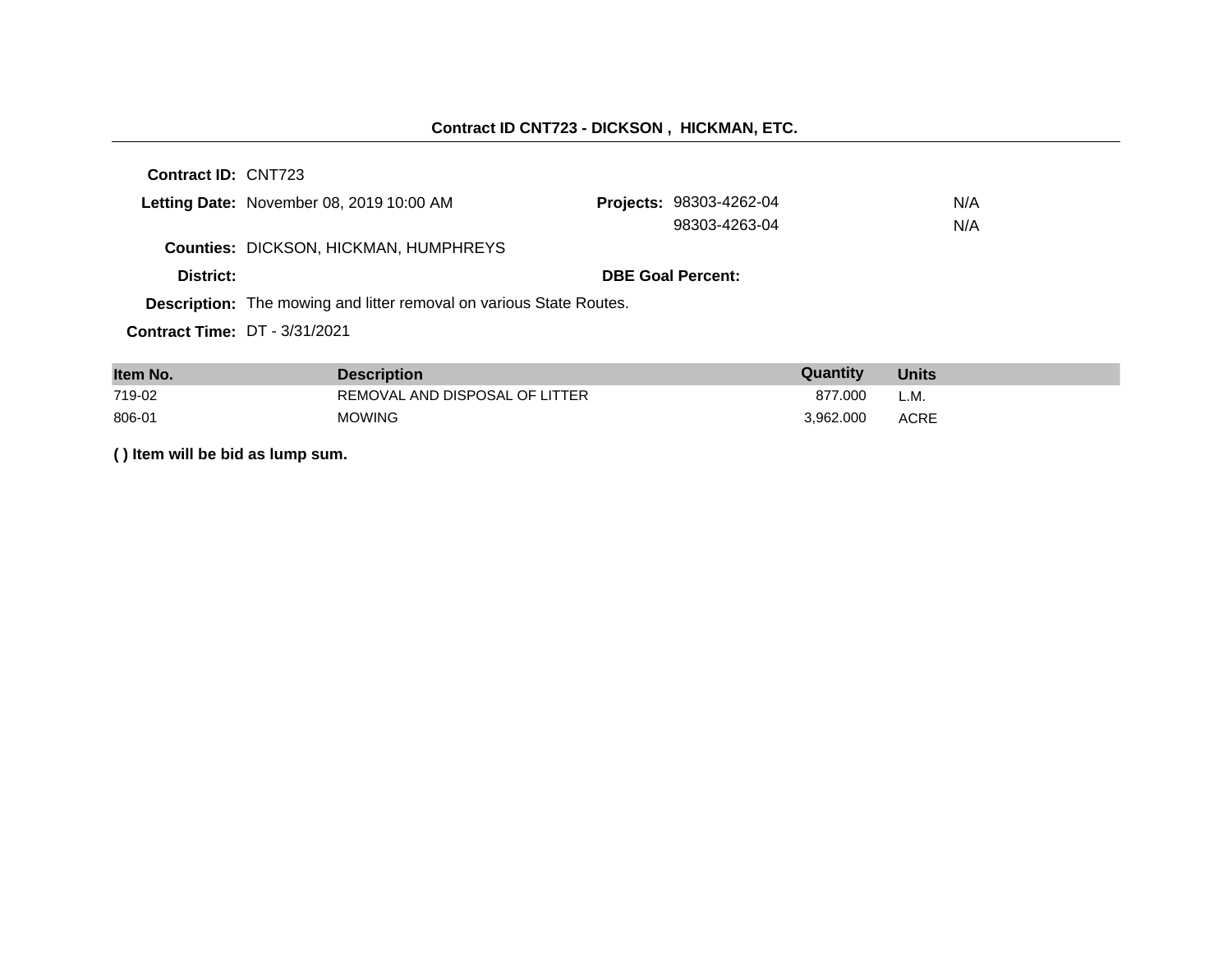|                                      | Letting Date: November 08, 2019 10:00 AM                                                  | <b>Projects: 98400-4135-04</b> | N/A |
|--------------------------------------|-------------------------------------------------------------------------------------------|--------------------------------|-----|
|                                      |                                                                                           | 98400-4136-04                  | N/A |
|                                      | <b>Counties: DYER, GIBSON, LAKE, OBION</b>                                                |                                |     |
| District:                            |                                                                                           | <b>DBE Goal Percent:</b>       |     |
|                                      | <b>Description:</b> The mowing and litter removal on various Interstate and State Routes. |                                |     |
| <b>Contract Time: DT - 3/31/2021</b> |                                                                                           |                                |     |

| Item No. | <b>Description</b>             | Quantity   | <b>Units</b> |
|----------|--------------------------------|------------|--------------|
| 719-02   | REMOVAL AND DISPOSAL OF LITTER | 2.960.000  | L.M.         |
| 806-01   | <b>MOWING</b>                  | 22.969.000 | ACRE         |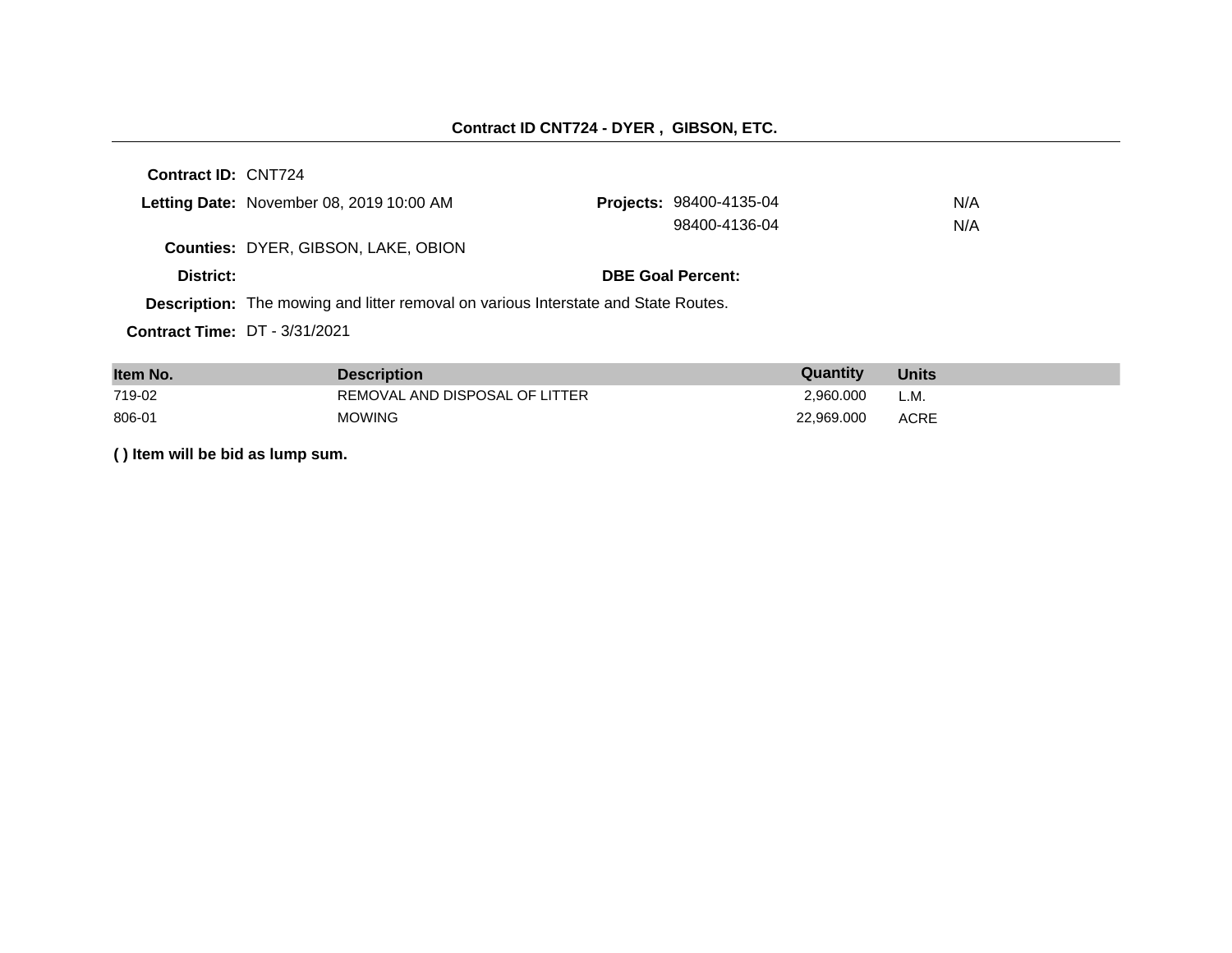### **Contract ID CNT725 - FAYETTE , HAYWOOD, ETC.**

**Contract ID:** CNT725

|           | Letting Date: November 08, 2019 10:00 AM                         | <b>Projects: 98400-4137-04</b> | N/A |
|-----------|------------------------------------------------------------------|--------------------------------|-----|
|           |                                                                  | 98400-4138-04                  | N/A |
|           | <b>Counties: FAYETTE, HAYWOOD, MADISON</b>                       |                                |     |
| District: |                                                                  | <b>DBE Goal Percent:</b>       |     |
|           | <b>Description:</b> The swath mowing and litter removal on I-40. |                                |     |
|           | <b>Contract Time: DT - 3/31/2021</b>                             |                                |     |

| Item No.  | <b>Description</b>             | Quantity  | <b>Units</b> |
|-----------|--------------------------------|-----------|--------------|
| 719-02    | REMOVAL AND DISPOSAL OF LITTER | 318,000   | L.M.         |
| 806-01    | <b>MOWING</b>                  | 933.000   | ACRE         |
| 806-02.13 | SWATH MOWING                   | 2.633.000 | <b>ACRE</b>  |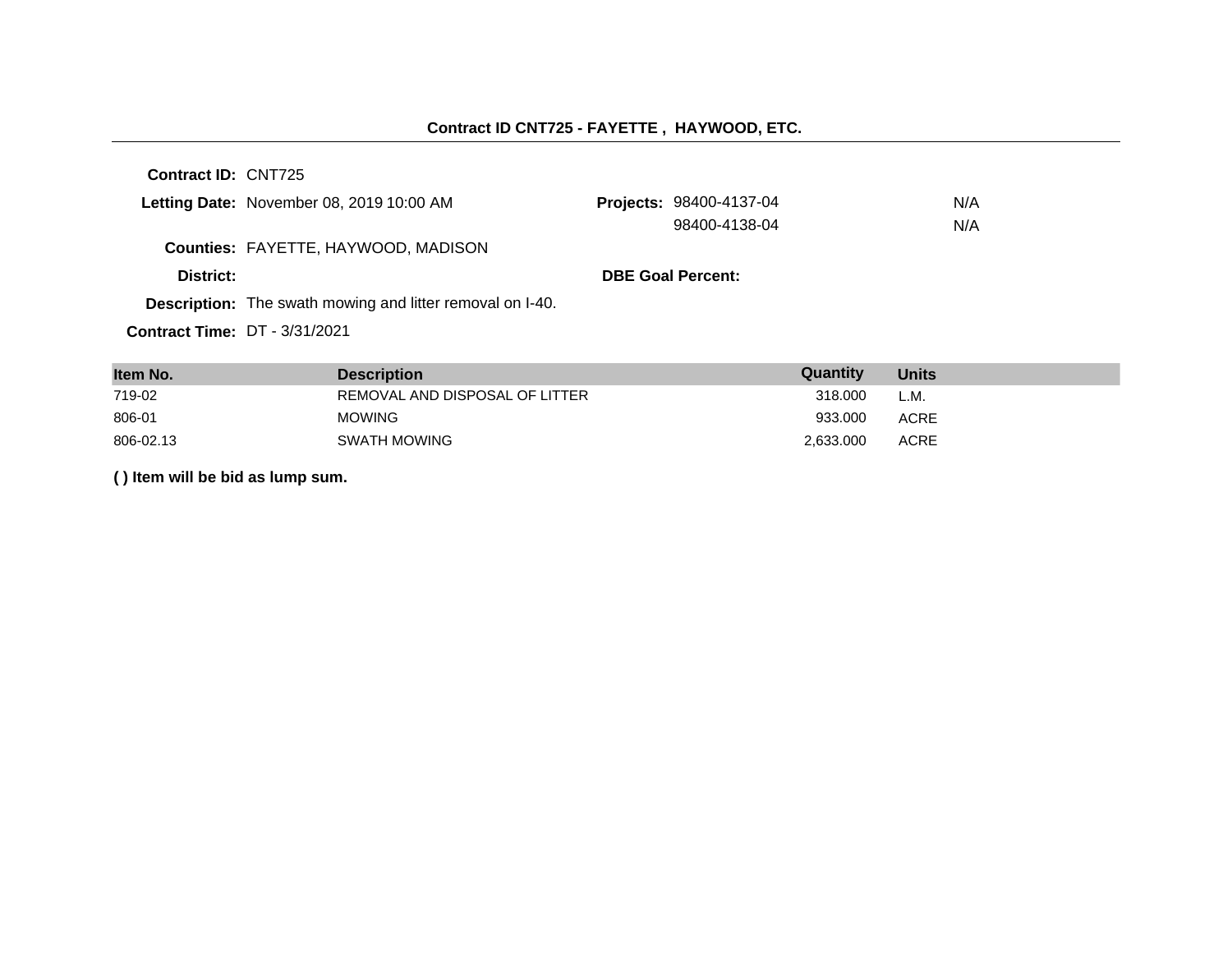# **Contract ID CNT726 - FAYETTE , LAUDERDALE, ETC.**

**Contract ID:** CNT726

|           | Letting Date: November 08, 2019 10:00 AM                                                  | <b>Projects: 98400-4139-04</b> | N/A |
|-----------|-------------------------------------------------------------------------------------------|--------------------------------|-----|
|           |                                                                                           | 98400-4140-04                  | N/A |
|           | <b>Counties: FAYETTE, LAUDERDALE, SHELBY, TIPTON</b>                                      |                                |     |
| District: |                                                                                           | <b>DBE Goal Percent:</b>       |     |
|           | <b>Description:</b> The mowing and litter removal on various Interstate and State Routes. |                                |     |
|           |                                                                                           |                                |     |

**Contract Time:** DT - 3/31/2021

| Item No.  | <b>Description</b>                                        | Quantity   | <b>Units</b> |
|-----------|-----------------------------------------------------------|------------|--------------|
| 717-10.01 | INVOLUNTARY WORK SUSPENSION (DESCRIPTION)<br>(BY THE DAY) | 6.000      | <b>DAY</b>   |
| 719-02    | REMOVAL AND DISPOSAL OF LITTER                            | 3.291.000  | L.M.         |
| 806-01    | <b>MOWING</b>                                             | 21,150.000 | <b>ACRE</b>  |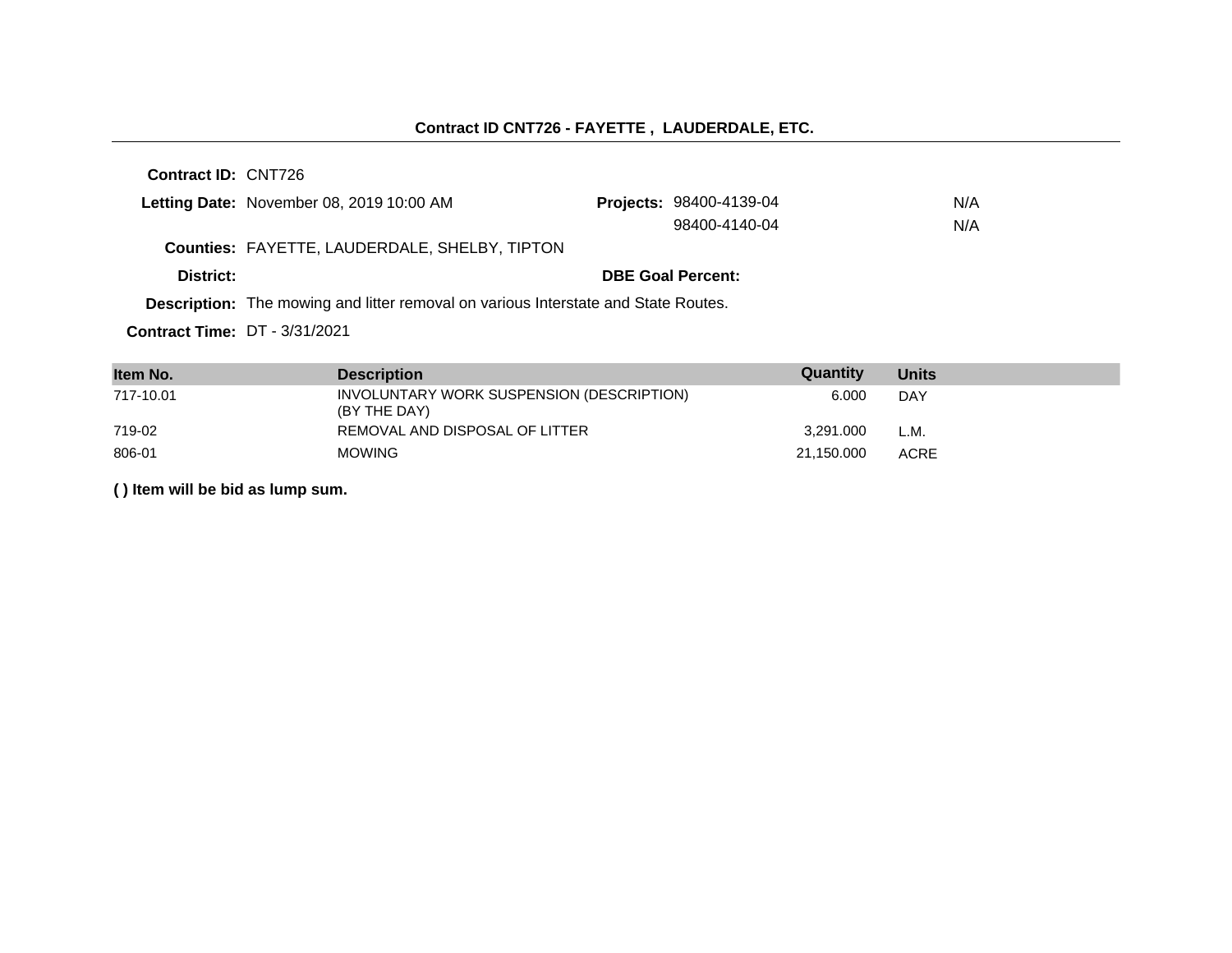## **Contract ID CNT727 - GILES & LAWRENCE**

| Contract ID: CNT727                  |                                                                            |                                |     |
|--------------------------------------|----------------------------------------------------------------------------|--------------------------------|-----|
|                                      | Letting Date: November 08, 2019 10:00 AM                                   | <b>Projects: 98303-4264-04</b> | N/A |
|                                      |                                                                            | 98303-4265-04                  | N/A |
|                                      | <b>Counties: GILES, LAWRENCE</b>                                           |                                |     |
| District:                            |                                                                            | <b>DBE Goal Percent:</b>       |     |
|                                      | <b>Description:</b> The mowing and litter removal on various State Routes. |                                |     |
| <b>Contract Time: DT - 3/31/2021</b> |                                                                            |                                |     |
|                                      |                                                                            |                                |     |

| Item No. | <b>Description</b>             | Quantity  | <b>Units</b> |
|----------|--------------------------------|-----------|--------------|
| 719-02   | REMOVAL AND DISPOSAL OF LITTER | 336,000   | L.M.         |
| 806-01   | <b>MOWING</b>                  | 3.261.000 | ACRE         |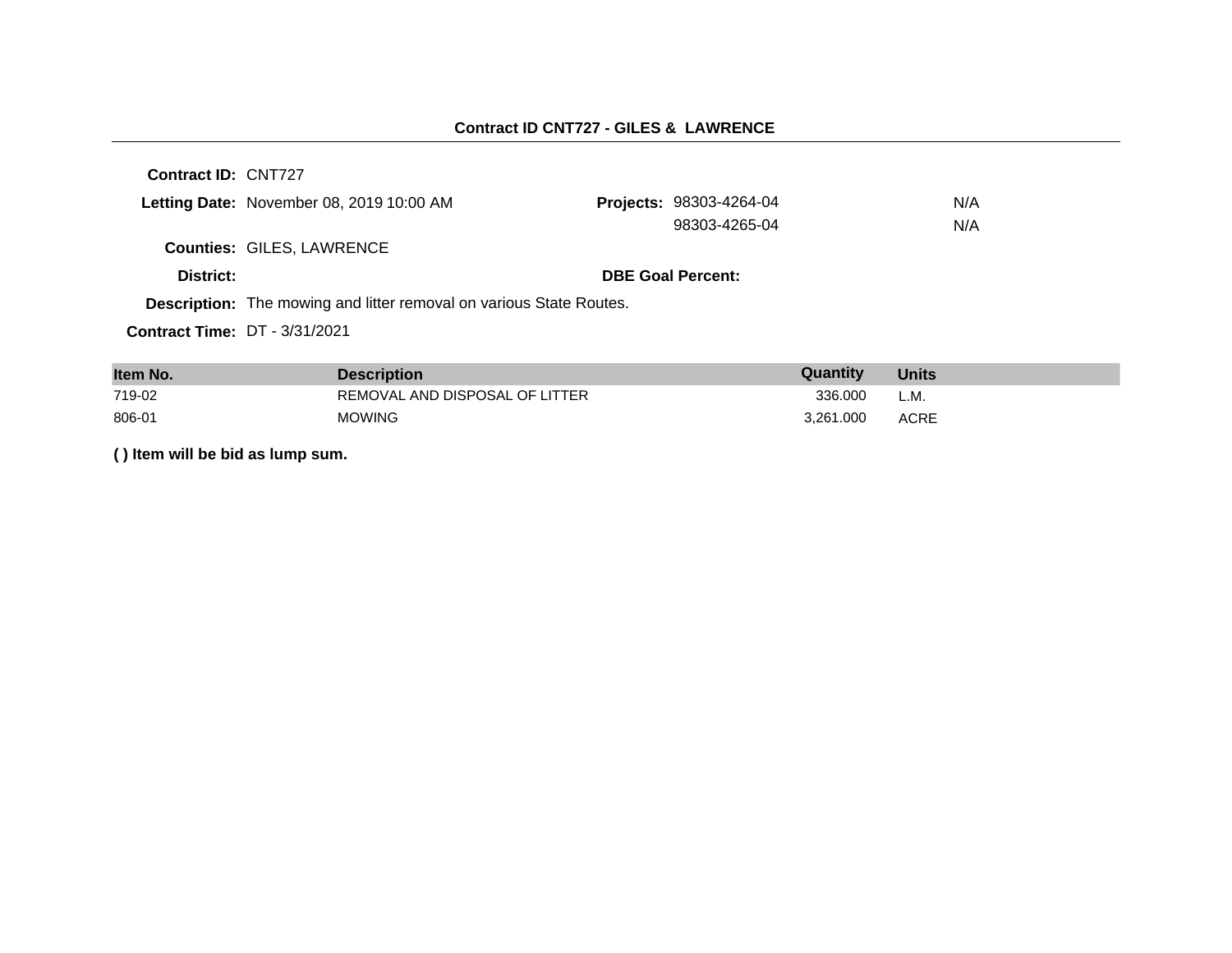|           | Letting Date: November 08, 2019 10:00 AM                                                        | <b>Projects: 98303-4166-04</b> | N/A |
|-----------|-------------------------------------------------------------------------------------------------|--------------------------------|-----|
|           |                                                                                                 | 98303-4167-04                  | N/A |
|           | <b>Counties: GILES, MARSHALL, MAURY</b>                                                         |                                |     |
| District: |                                                                                                 | <b>DBE Goal Percent:</b>       |     |
|           | <b>Description:</b> The swath mowing and litter removal on various Interstate and State Routes. |                                |     |
|           |                                                                                                 |                                |     |

**Contract Time:** DT - 3/31/2021

| Item No.  | <b>Description</b>             | Quantity  | <b>Units</b> |
|-----------|--------------------------------|-----------|--------------|
| 719-02    | REMOVAL AND DISPOSAL OF LITTER | 345.000   | L.M.         |
| 806-01    | <b>MOWING</b>                  | 1.589.000 | ACRE         |
| 806-02.13 | <b>SWATH MOWING</b>            | 2.503.000 | <b>ACRE</b>  |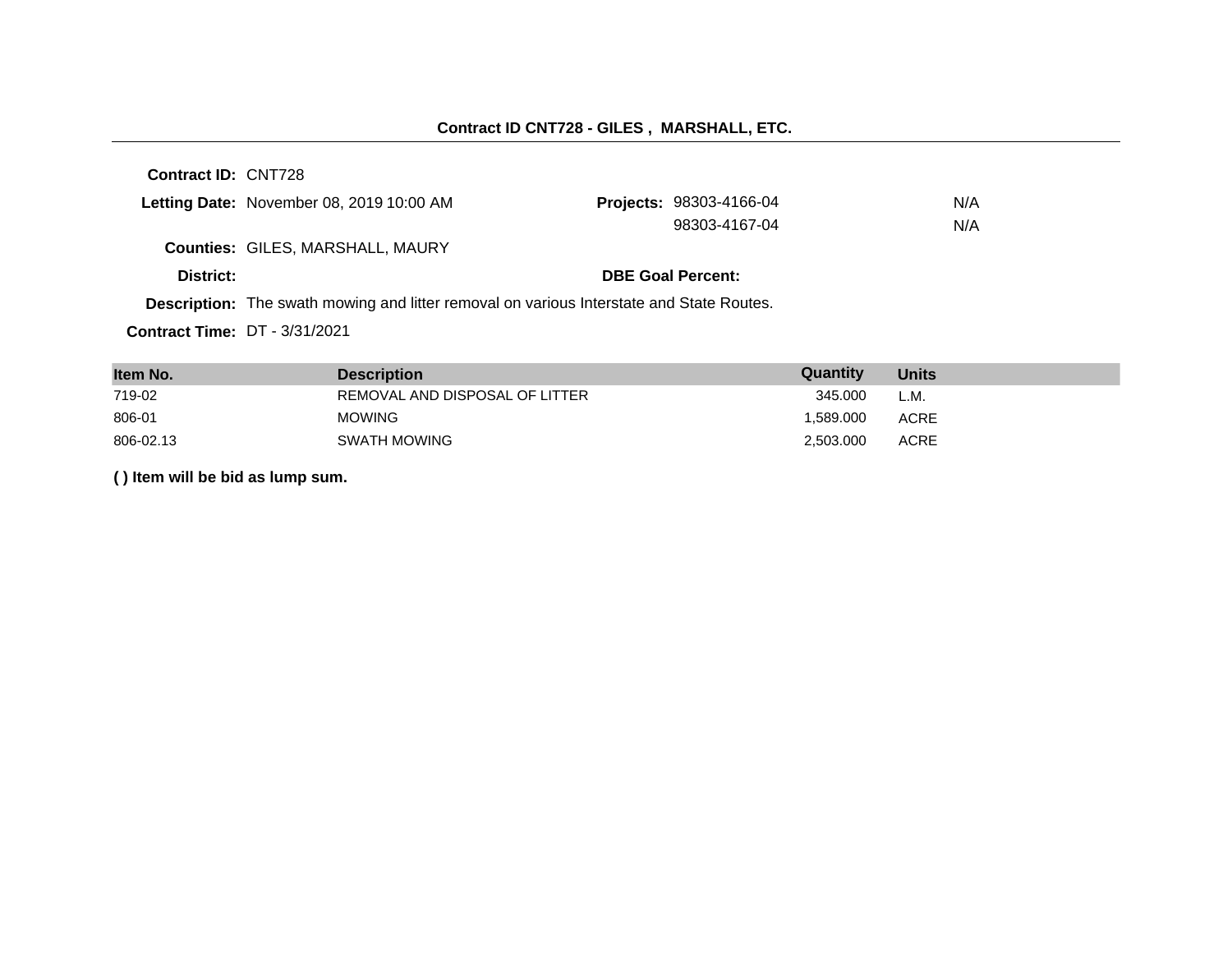|                                      | Letting Date: November 08, 2019 10:00 AM                                   | Projects: 98100-4249-04  | NA. |
|--------------------------------------|----------------------------------------------------------------------------|--------------------------|-----|
|                                      |                                                                            | 98100-4250-04            | NA. |
|                                      | <b>Counties: GREENE, HAMBLEN, HANCOCK, HAWKINS</b>                         |                          |     |
| District:                            |                                                                            | <b>DBE Goal Percent:</b> |     |
|                                      | <b>Description:</b> The mowing and litter removal on various State Routes. |                          |     |
| <b>Contract Time: DT - 3/31/2021</b> |                                                                            |                          |     |

| Item No. | <b>Description</b>             | Quantity  | <b>Units</b> |
|----------|--------------------------------|-----------|--------------|
| 719-02   | REMOVAL AND DISPOSAL OF LITTER | 2.174.000 | L.M.         |
| 806-01   | <b>MOWING</b>                  | 7.587.000 | <b>ACRE</b>  |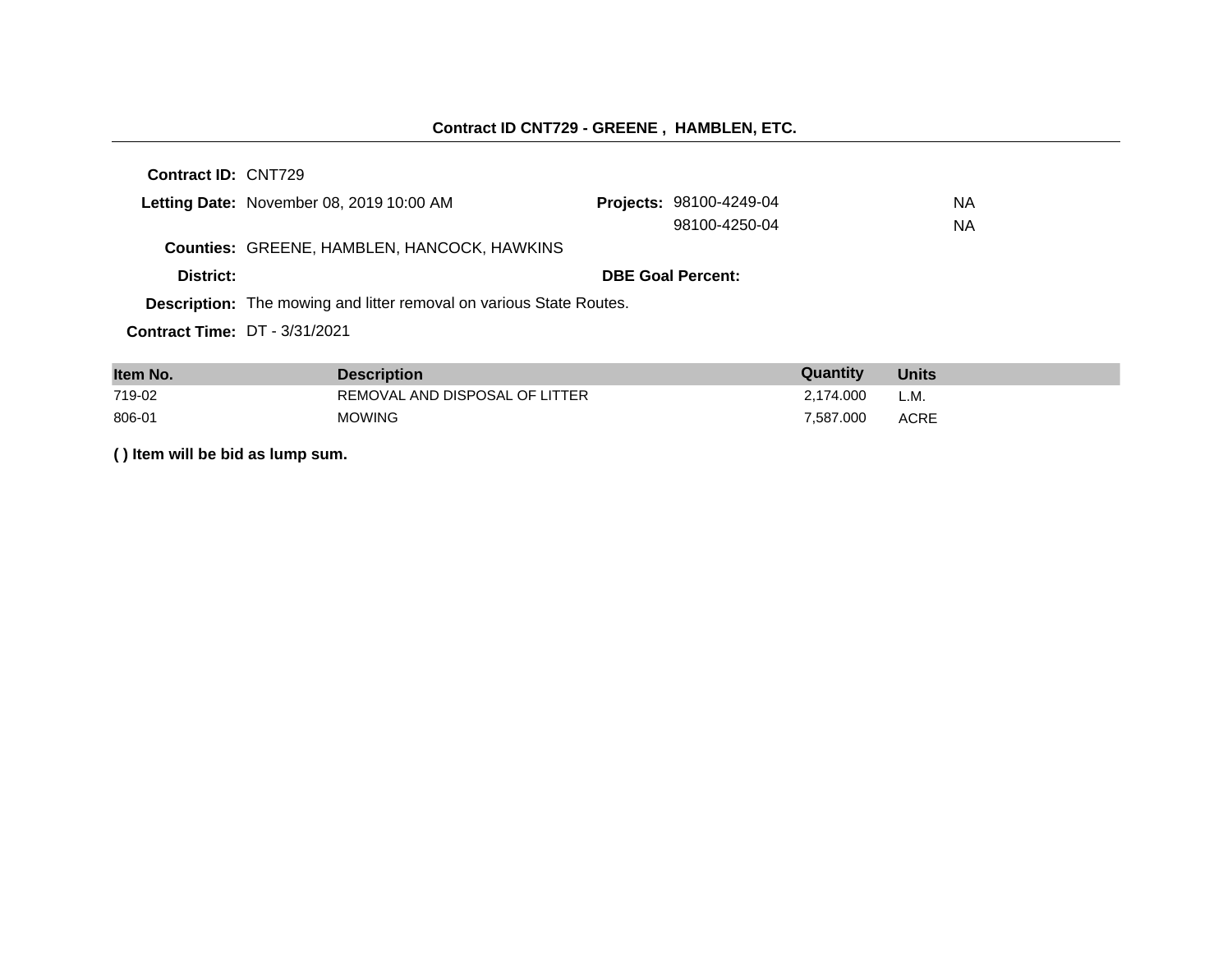#### **Contract ID CNT730 - GRUNDY & MARION**

| <b>Contract ID: CNT730</b> |                                                         |                                |     |
|----------------------------|---------------------------------------------------------|--------------------------------|-----|
|                            | Letting Date: November 08, 2019 10:00 AM                | <b>Projects: 98200-4235-04</b> | N/A |
|                            | <b>Counties: GRUNDY, MARION</b>                         |                                |     |
| District:                  |                                                         | <b>DBE Goal Percent:</b>       |     |
|                            | <b>Description:</b> The mowing on various State Routes. |                                |     |
|                            | <b>Contract Time: DT - 12/31/2020</b>                   |                                |     |
|                            |                                                         |                                |     |

| Item No. | <b>Description</b> | Quantity  | <b>Units</b> |
|----------|--------------------|-----------|--------------|
| 806-01   | <b>MOWING</b>      | 4.273.000 | <b>ACRE</b>  |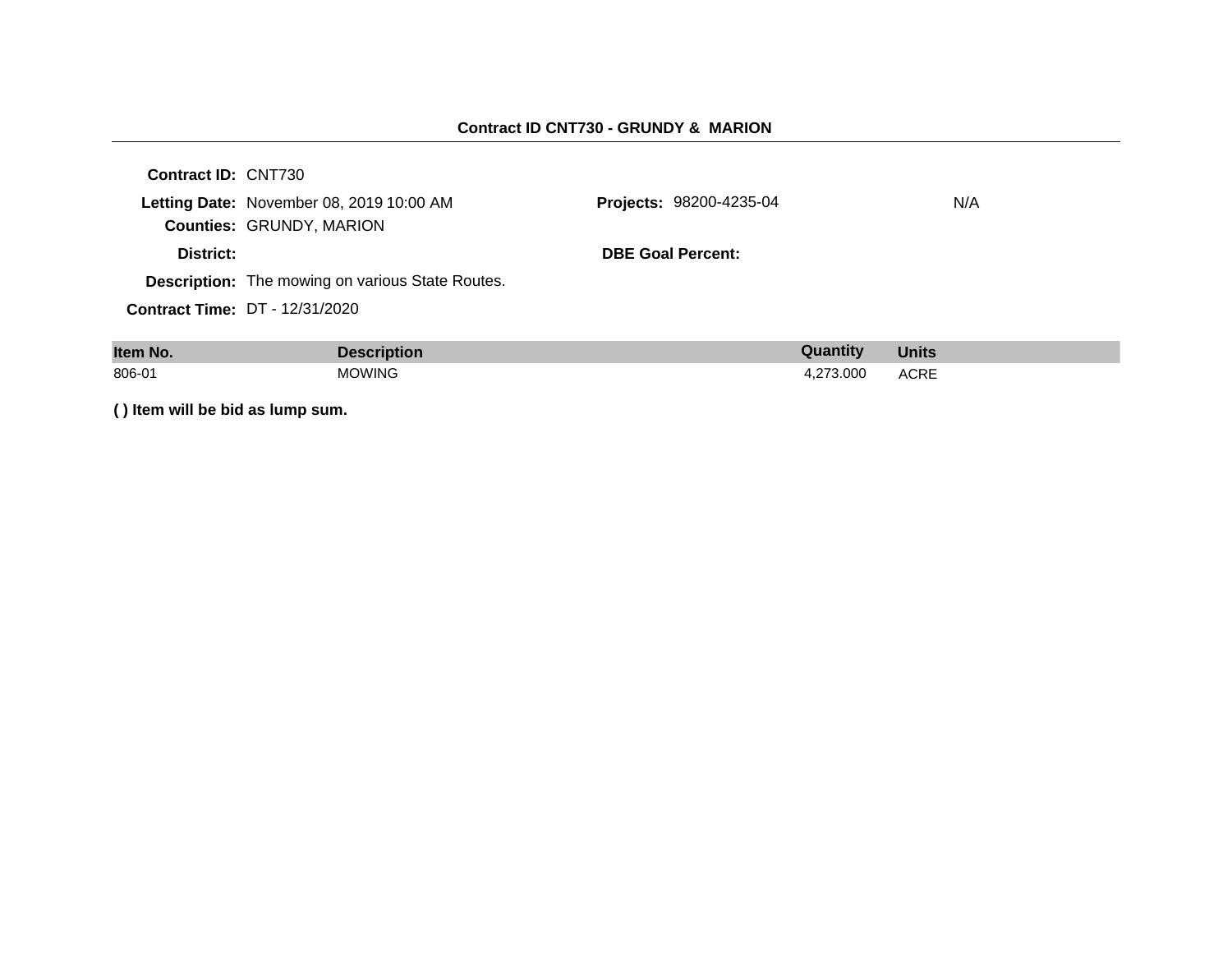| Contract ID: CNT731 |                                                                        |                                |     |
|---------------------|------------------------------------------------------------------------|--------------------------------|-----|
|                     | Letting Date: November 08, 2019 10:00 AM<br><b>Counties: HAMILTON</b>  | <b>Projects: 33948-4164-04</b> | N/A |
| District:           |                                                                        | <b>DBE Goal Percent:</b>       |     |
|                     | <b>Description:</b> The mowing on various Interstate and State Routes. |                                |     |
|                     | <b>Contract Time: DT - 12/31/2020</b>                                  |                                |     |
|                     |                                                                        |                                |     |

| Item No.  | <b>Description</b>                                        | Quantity  | <b>Units</b> |
|-----------|-----------------------------------------------------------|-----------|--------------|
| 717-10.01 | INVOLUNTARY WORK SUSPENSION (DESCRIPTION)<br>(BY THE DAY) | 6.000     | DAY          |
| 806-01    | <b>MOWING</b>                                             | 7.995.000 | <b>ACRE</b>  |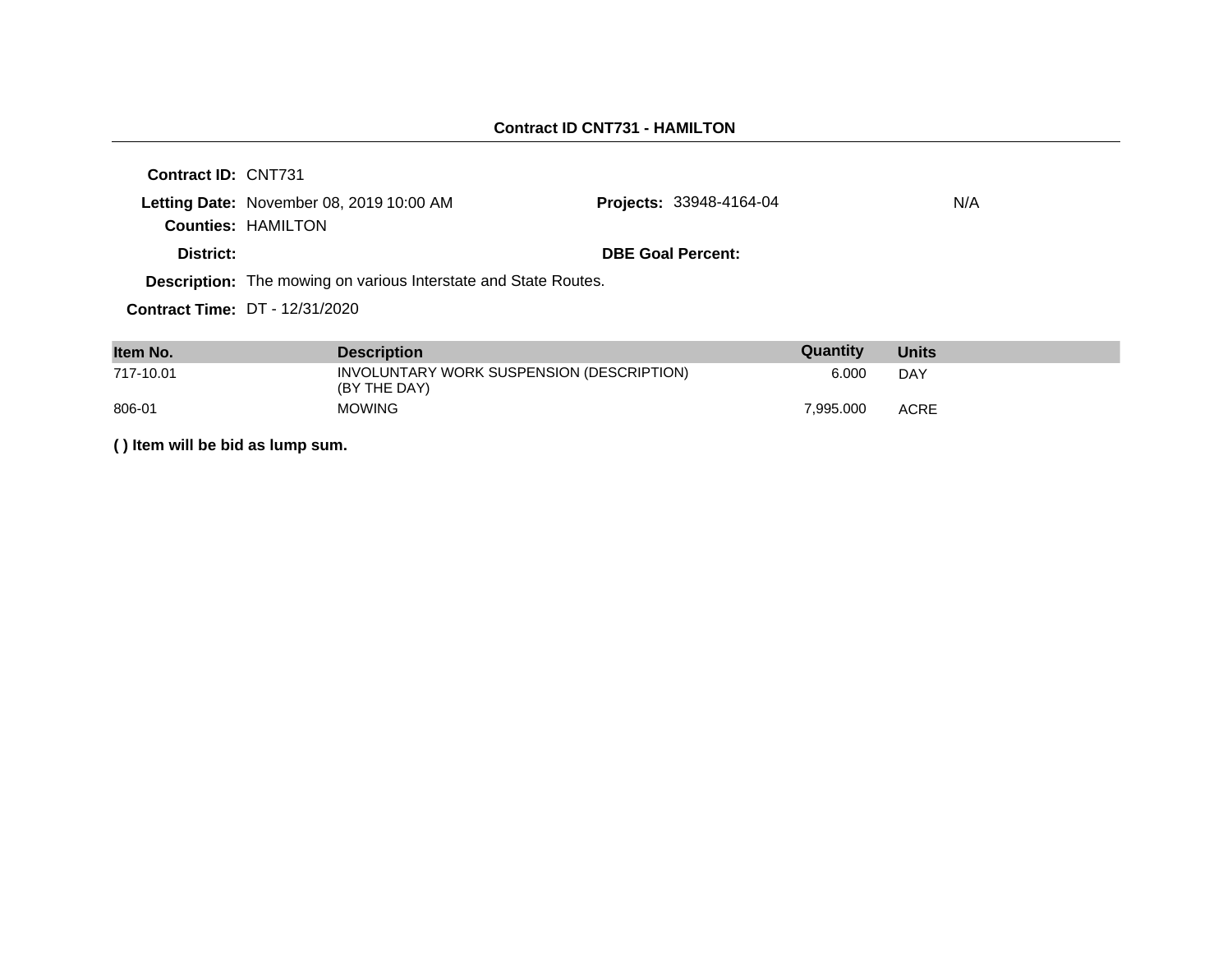# **Contract ID CNT732 - HOUSTON , MONTGOMERY, ETC.**

| <b>Contract ID: CNT732</b> |                                                         |                                |     |
|----------------------------|---------------------------------------------------------|--------------------------------|-----|
|                            | Letting Date: November 08, 2019 10:00 AM                | <b>Projects: 98303-4268-04</b> | N/A |
|                            | <b>Counties: HOUSTON, MONTGOMERY, STEWART</b>           |                                |     |
| District:                  |                                                         | <b>DBE Goal Percent:</b>       |     |
|                            | <b>Description:</b> The mowing on various State Routes. |                                |     |
|                            | <b>Contract Time: DT - 12/31/2020</b>                   |                                |     |

| Item No.  | <b>Description</b>                                        | Quantity  | <b>Units</b> |
|-----------|-----------------------------------------------------------|-----------|--------------|
| 717-10.01 | INVOLUNTARY WORK SUSPENSION (DESCRIPTION)<br>(BY THE DAY) | 6.000     | DAY          |
| 806-01    | <b>MOWING</b>                                             | 5.534.000 | <b>ACRE</b>  |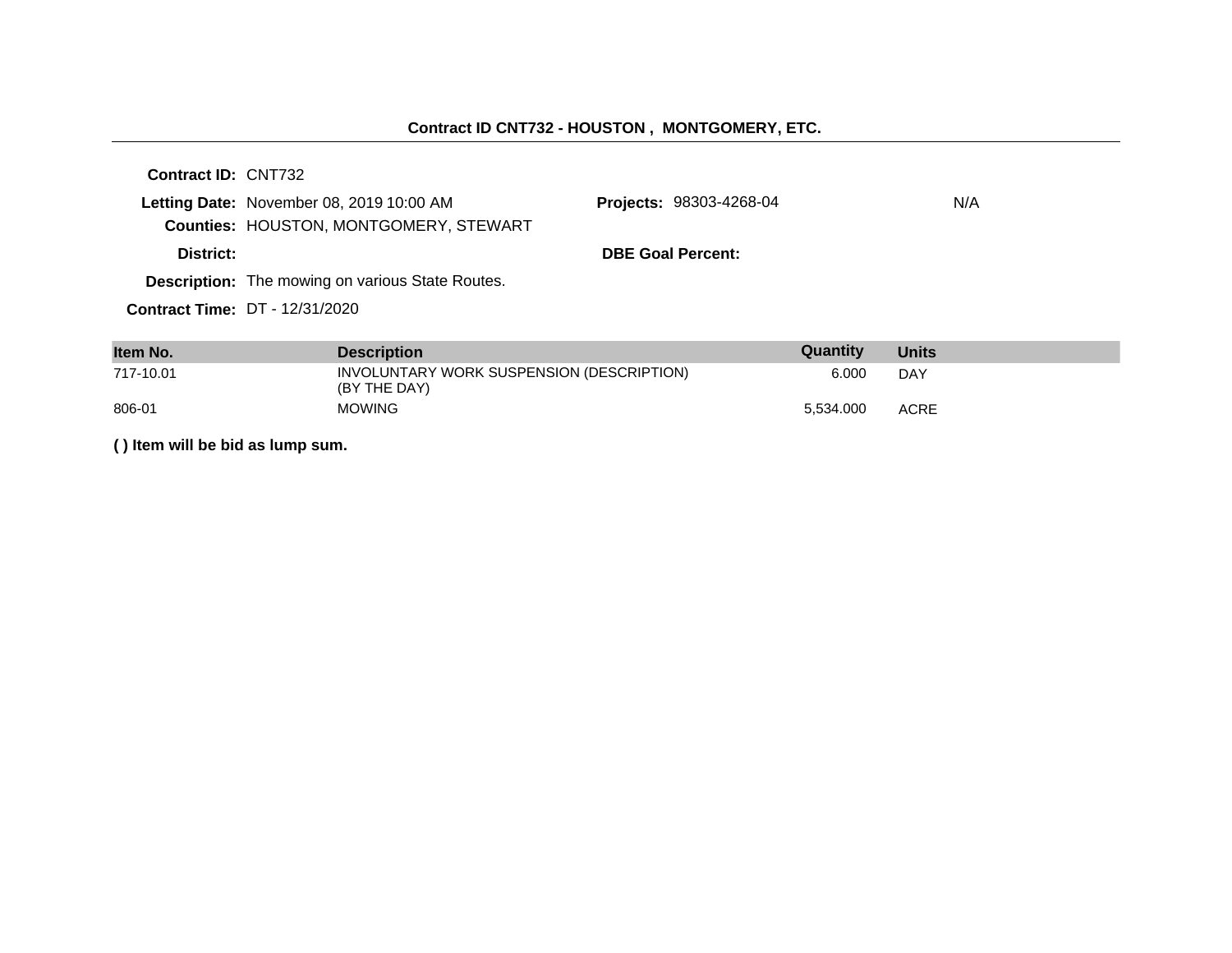#### **Contract ID CNT733 - LAWRENCE , LEWIS, ETC.**

| <b>Contract ID: CNT733</b> |                                                  |                                |     |
|----------------------------|--------------------------------------------------|--------------------------------|-----|
|                            | Letting Date: November 08, 2019 10:00 AM         | <b>Projects: 98303-4269-04</b> | N/A |
|                            | <b>Counties: LAWRENCE, LEWIS, WAYNE</b>          |                                |     |
| District:                  |                                                  | <b>DBE Goal Percent:</b>       |     |
|                            | Description: The mowing on various State Routes. |                                |     |
|                            | <b>Contract Time: DT - 12/31/2020</b>            |                                |     |
|                            |                                                  |                                |     |

| Item No. | <b>Description</b> | Quantity  | <b>Units</b> |
|----------|--------------------|-----------|--------------|
| 806-01   | <b>MOWING</b>      | 3,694.000 | <b>ACRE</b>  |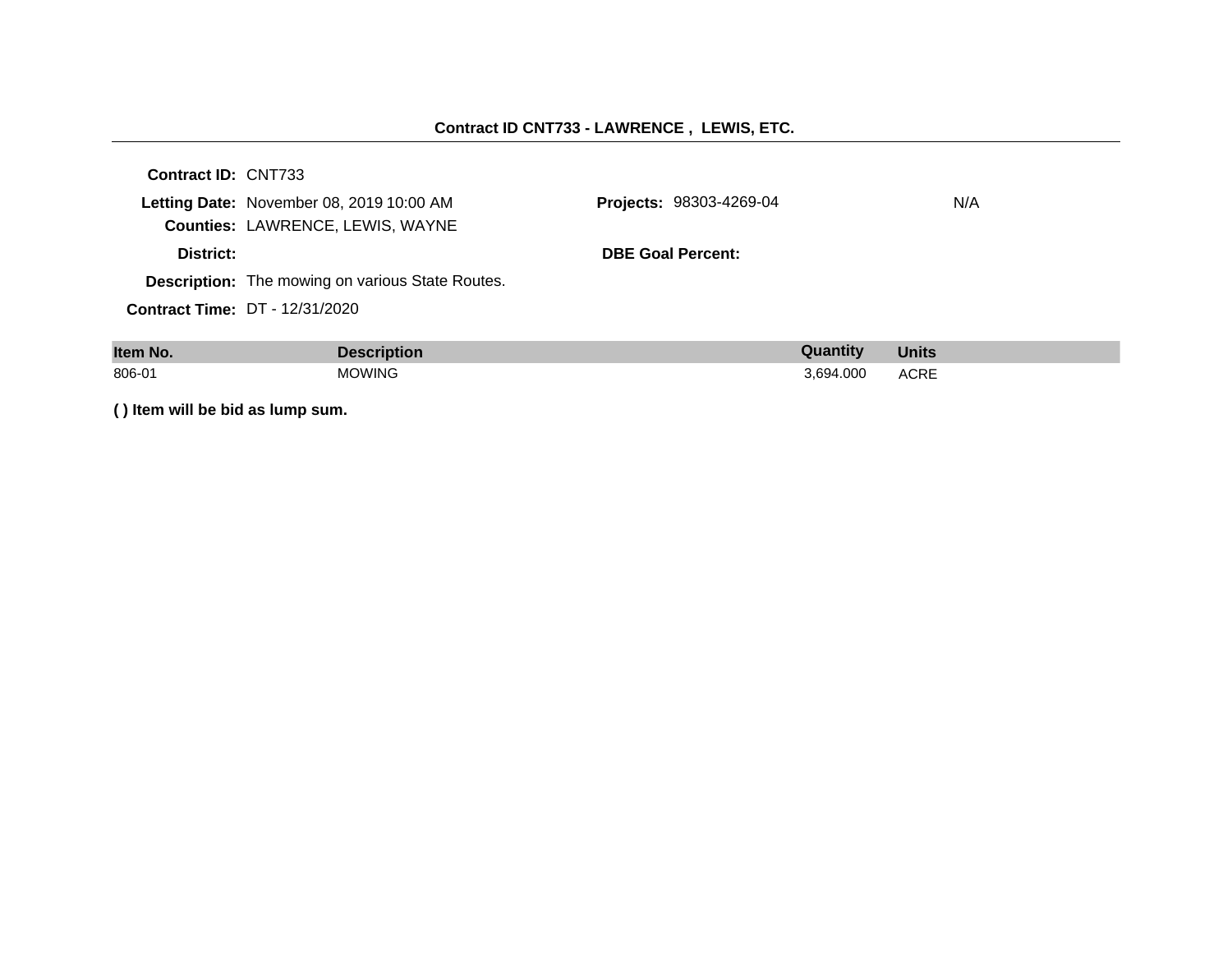#### **Contract ID CNT734 - LEWIS , PERRY, ETC.**

**Contract ID:** CNT734 Letting Date: November 08, 2019 10:00 AM **Counties:** LEWIS, PERRY, WAYNE **District: District: DBE Goal Percent: Contract Time:** DT - 3/31/2021 **Description:** The mowing and litter removal on various State Routes. Projects: 98303-4270-04 N/A 98303-4271-04 N/A

| Item No. | <b>Description</b>             | Quantity  | <b>Units</b> |
|----------|--------------------------------|-----------|--------------|
| 719-02   | REMOVAL AND DISPOSAL OF LITTER | 153.000   | L.M.         |
| 806-01   | <b>MOWING</b>                  | 2.258.000 | ACRE         |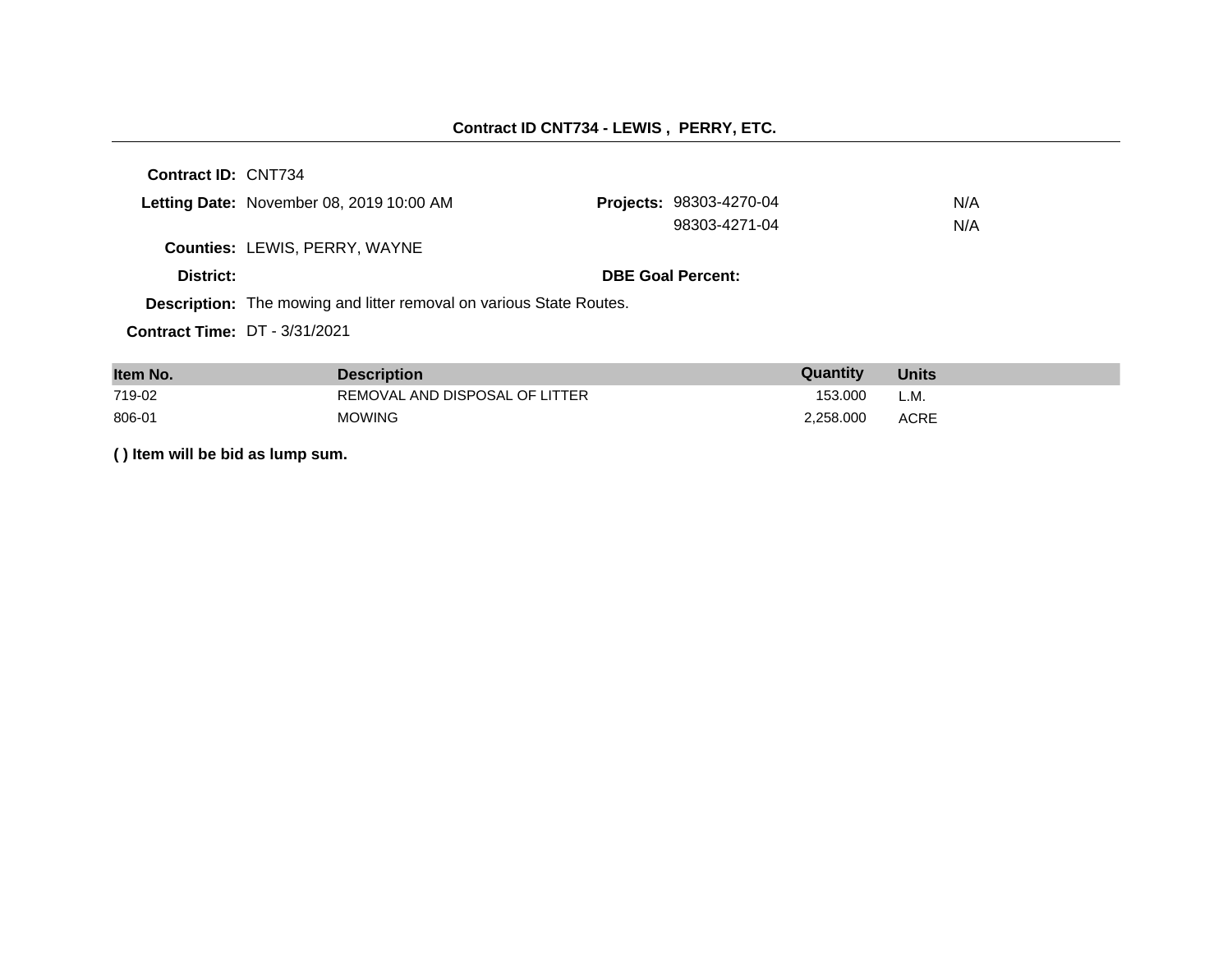#### **Contract ID CNT735 - MACON , SMITH, ETC.**

| <b>Contract ID: CNT735</b> |                                                  |                                |     |
|----------------------------|--------------------------------------------------|--------------------------------|-----|
|                            | Letting Date: November 08, 2019 10:00 AM         | <b>Projects: 98303-4272-04</b> | N/A |
|                            | <b>Counties: MACON, SMITH, TROUSDALE</b>         |                                |     |
| District:                  |                                                  | <b>DBE Goal Percent:</b>       |     |
|                            | Description: The mowing on various State Routes. |                                |     |
|                            | <b>Contract Time: DT - 12/31/2020</b>            |                                |     |
|                            |                                                  |                                |     |

| Item No. | <b>Description</b> | Quantity  | <b>Units</b> |
|----------|--------------------|-----------|--------------|
| 806-01   | <b>MOWING</b>      | 4.058.000 | <b>ACRE</b>  |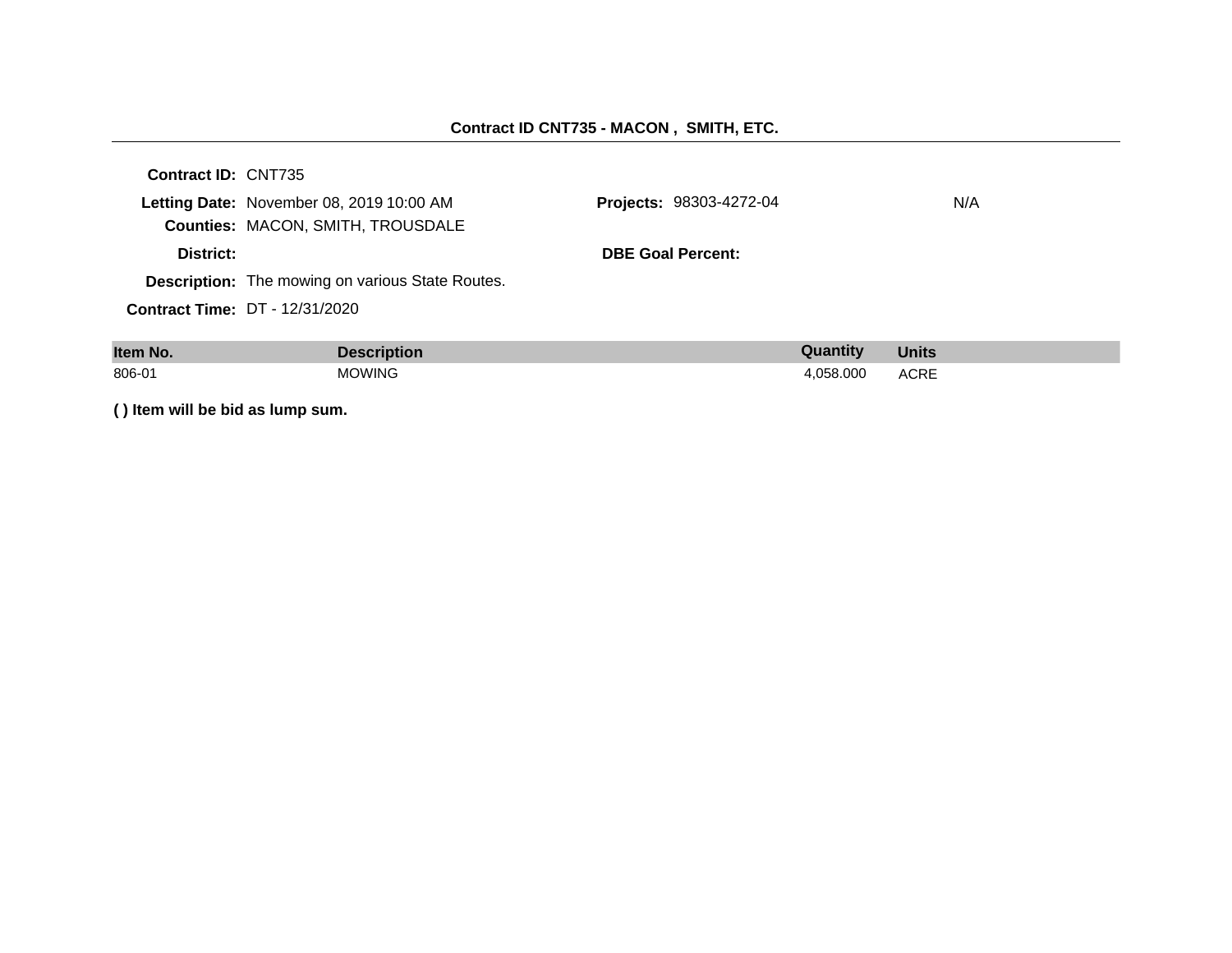| Contract ID: CNT736                  |                                                                            |                          |     |
|--------------------------------------|----------------------------------------------------------------------------|--------------------------|-----|
|                                      | Letting Date: November 08, 2019 10:00 AM                                   | Projects: 60946-4251-04  | N/A |
|                                      |                                                                            | 60946-4252-04            | N/A |
| <b>Counties: MAURY</b>               |                                                                            |                          |     |
| District:                            |                                                                            | <b>DBE Goal Percent:</b> |     |
|                                      | <b>Description:</b> The mowing and litter removal on various State Routes. |                          |     |
| <b>Contract Time: DT - 3/31/2021</b> |                                                                            |                          |     |
|                                      |                                                                            |                          |     |

| Item No. | <b>Description</b>             | Quantity  | <b>Units</b> |
|----------|--------------------------------|-----------|--------------|
| 719-02   | REMOVAL AND DISPOSAL OF LITTER | 415.000   | L.M.         |
| 806-01   | <b>MOWING</b>                  | 5.003.000 | ACRE         |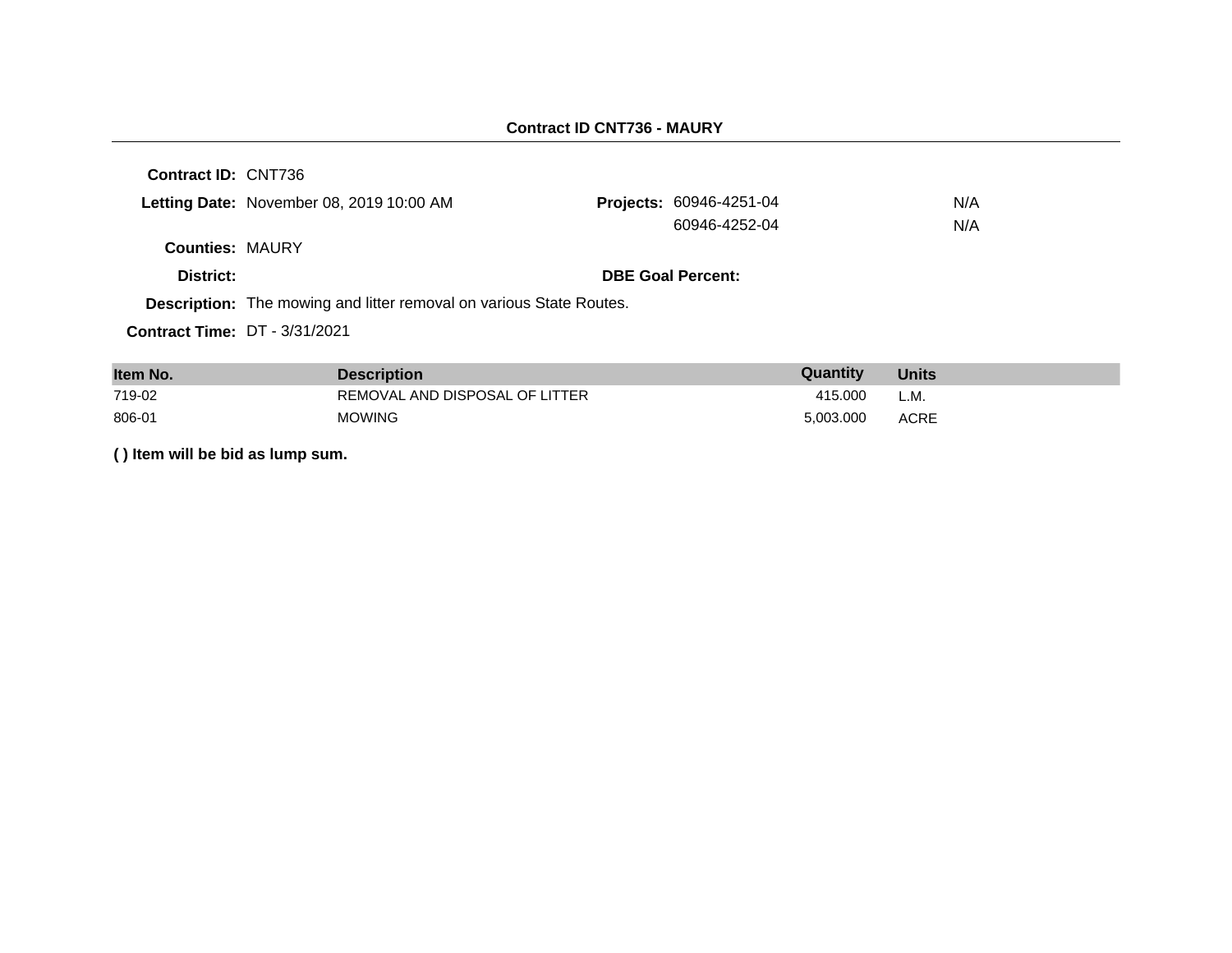#### **Contract ID CNT737 - RUTHERFORD & WILLIAMSON**

| Contract ID: CNT737 |                                                         |                                |     |
|---------------------|---------------------------------------------------------|--------------------------------|-----|
|                     | Letting Date: November 08, 2019 10:00 AM                | <b>Projects: 98303-4273-04</b> | N/A |
|                     | <b>Counties: RUTHERFORD, WILLIAMSON</b>                 |                                |     |
| District:           |                                                         | <b>DBE Goal Percent:</b>       |     |
|                     | <b>Description:</b> The mowing on various State Routes. |                                |     |
|                     | <b>Contract Time: DT - 12/31/2020</b>                   |                                |     |

| Item No.  | <b>Description</b>                                        | Quantity  | <b>Units</b> |
|-----------|-----------------------------------------------------------|-----------|--------------|
| 717-10.01 | INVOLUNTARY WORK SUSPENSION (DESCRIPTION)<br>(BY THE DAY) | 6.000     | DAY          |
| 806-01    | <b>MOWING</b>                                             | 3.144.000 | <b>ACRE</b>  |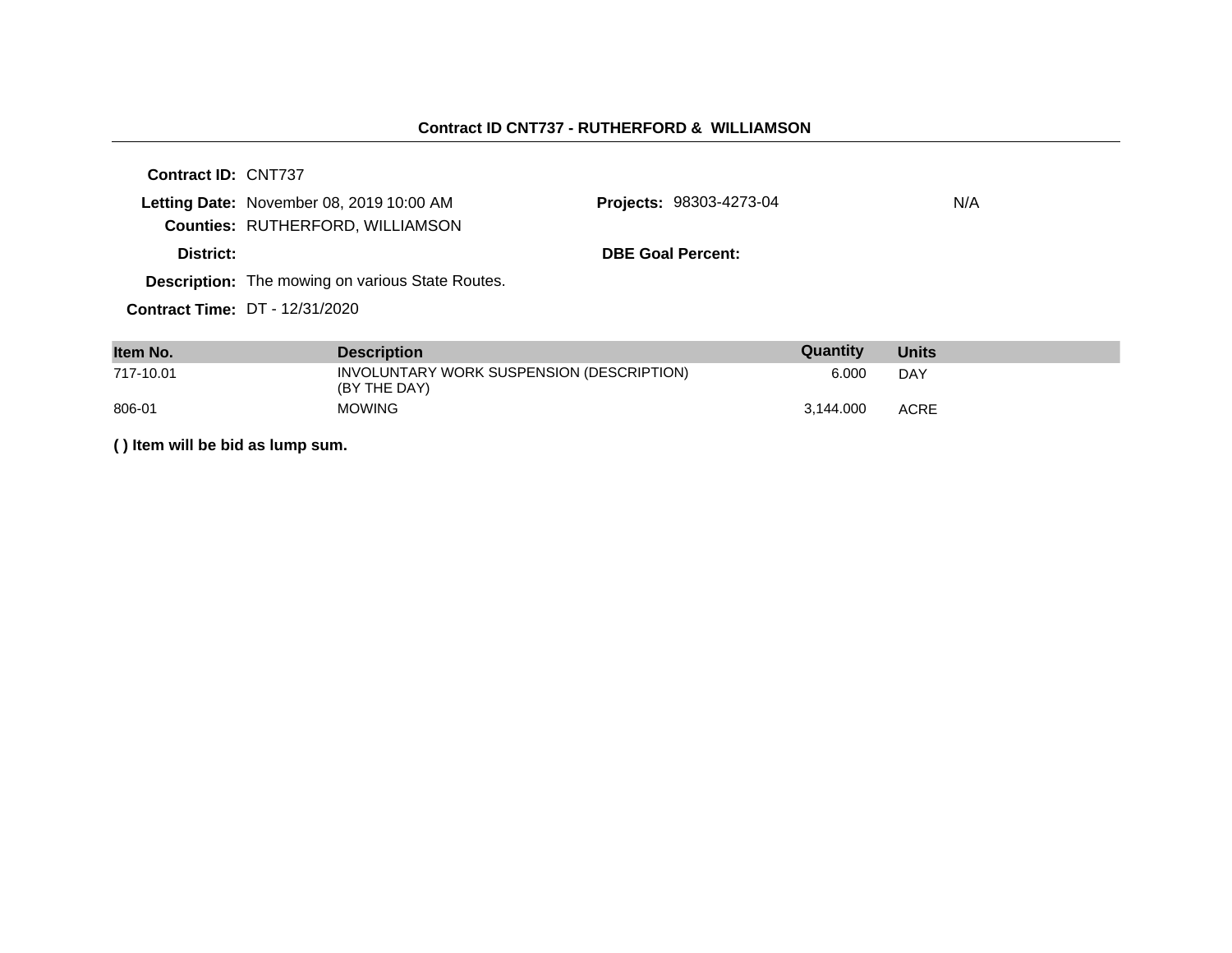| <b>Contract ID: CNT738</b>           |                                                                     |                          |                         |     |
|--------------------------------------|---------------------------------------------------------------------|--------------------------|-------------------------|-----|
|                                      | Letting Date: November 08, 2019 10:00 AM                            |                          | Projects: 98303-4174-04 | N/A |
|                                      |                                                                     |                          | 98303-4175-04           | N/A |
|                                      | <b>Counties: DICKSON, HICKMAN, RUTHERFORD,</b><br><b>WILLIAMSON</b> |                          |                         |     |
| District:                            |                                                                     | <b>DBE Goal Percent:</b> |                         |     |
|                                      | <b>Description:</b> The mowing and litter removal on I-840.         |                          |                         |     |
| <b>Contract Time: DT - 3/31/2021</b> |                                                                     |                          |                         |     |

| Item No.  | <b>Description</b>                                        | Quantity  | <b>Units</b> |
|-----------|-----------------------------------------------------------|-----------|--------------|
| 717-10.01 | INVOLUNTARY WORK SUSPENSION (DESCRIPTION)<br>(BY THE DAY) | 5.000     | DAY          |
| 719-02    | REMOVAL AND DISPOSAL OF LITTER                            | 275,000   | L.M.         |
| 806-01    | <b>MOWING</b>                                             | 1.372.000 | <b>ACRE</b>  |
| 806-02.13 | SWATH MOWING                                              | 4.266.000 | <b>ACRE</b>  |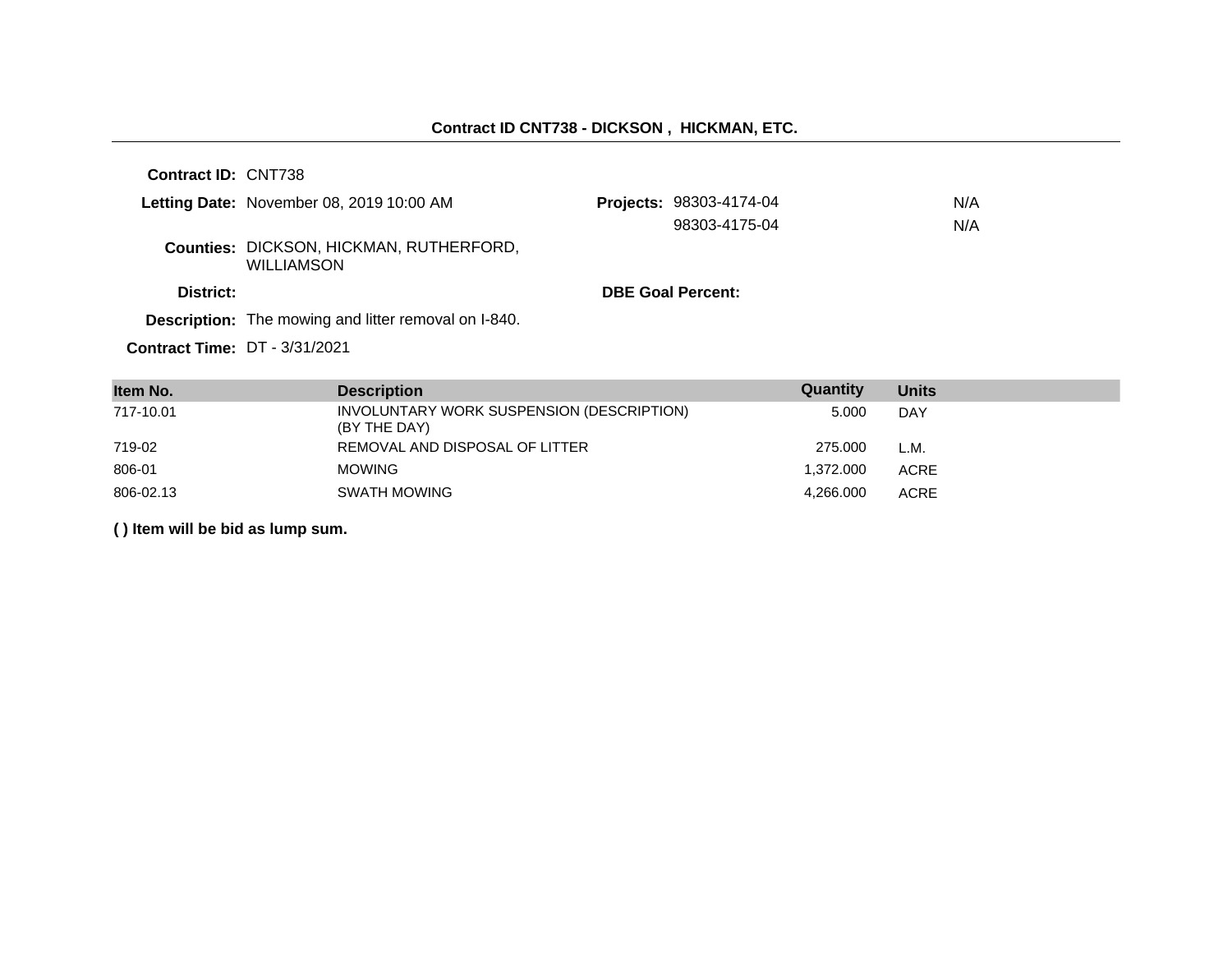## **Contract ID CNT739 - SHELBY**

**Contract ID:** CNT739

|                         | Letting Date: November 08, 2019 10:00 AM | <b>Projects: 79947-4151-04</b> | N/A |
|-------------------------|------------------------------------------|--------------------------------|-----|
|                         |                                          | 79947-4152-04                  | N/A |
| <b>Counties: SHELBY</b> |                                          |                                |     |
| District:               |                                          | <b>DBE Goal Percent:</b>       |     |

**Description:** The mowing and litter removal on various Interstate and State Routes.

**Contract Time:** DT - 3/21/2021

| Item No.  | <b>Description</b>                                        | Quantity  | <b>Units</b> |
|-----------|-----------------------------------------------------------|-----------|--------------|
| 717-10.01 | INVOLUNTARY WORK SUSPENSION (DESCRIPTION)<br>(BY THE DAY) | 6.000     | DAY          |
| 719-02    | REMOVAL AND DISPOSAL OF LITTER                            | 4.319.000 | L.M.         |
| 806-01    | <b>MOWING</b>                                             | 9.347.000 | <b>ACRE</b>  |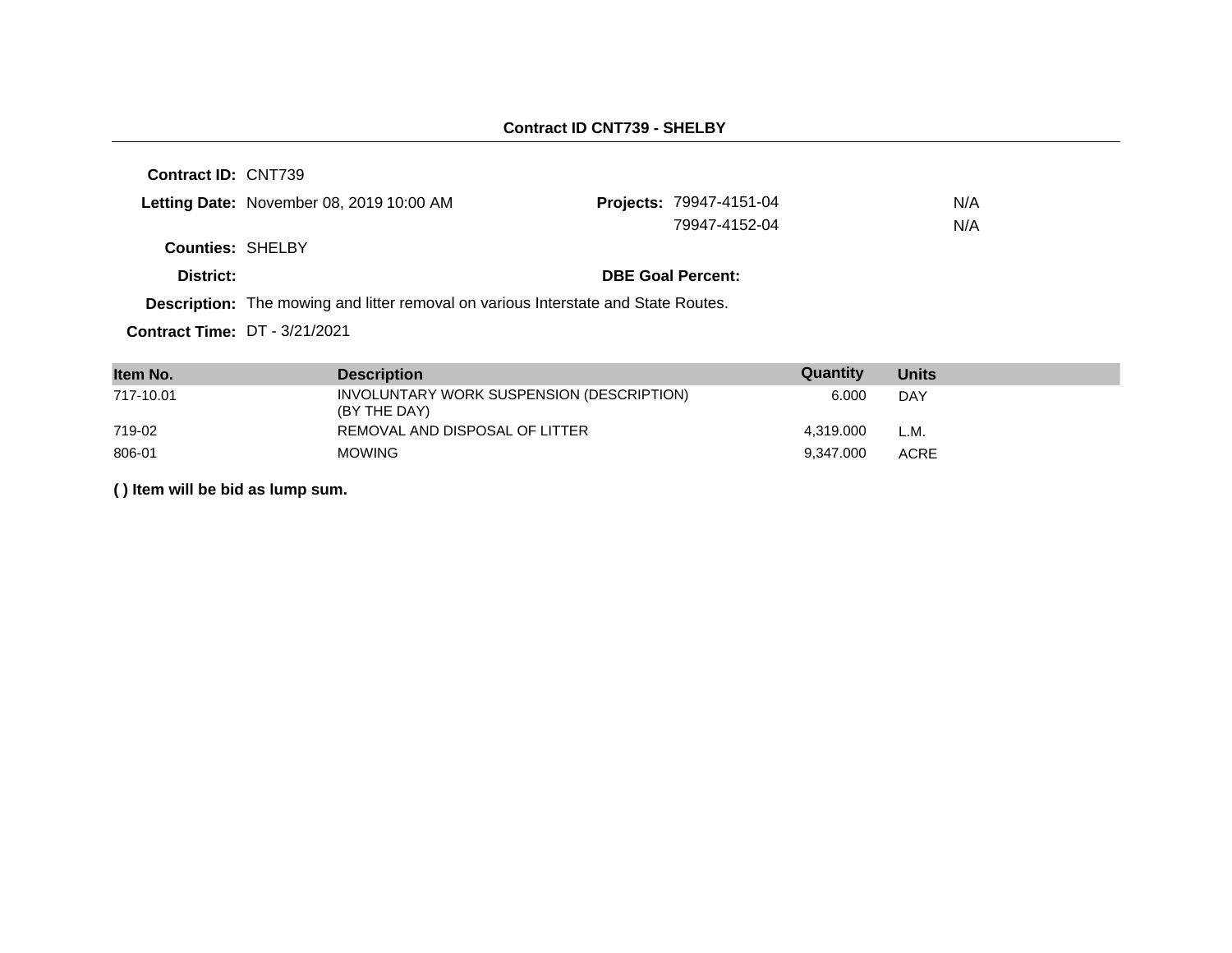#### **Contract ID CNT740 - WAYNE**

| <b>Contract ID: CNT740</b> |                                                         |                                |     |
|----------------------------|---------------------------------------------------------|--------------------------------|-----|
|                            | Letting Date: November 08, 2019 10:00 AM                | <b>Projects: 91946-4209-04</b> | N/A |
| <b>Counties: WAYNE</b>     |                                                         |                                |     |
| District:                  |                                                         | <b>DBE Goal Percent:</b>       |     |
|                            | <b>Description:</b> The mowing on various State Routes. |                                |     |
|                            | <b>Contract Time: DT - 12/31/2020</b>                   |                                |     |
|                            |                                                         |                                |     |

| Item No. | <b>Description</b> | Quantity  | <b>Units</b> |
|----------|--------------------|-----------|--------------|
| 806-01   | <b>MOWING</b>      | 2,699.000 | <b>ACRE</b>  |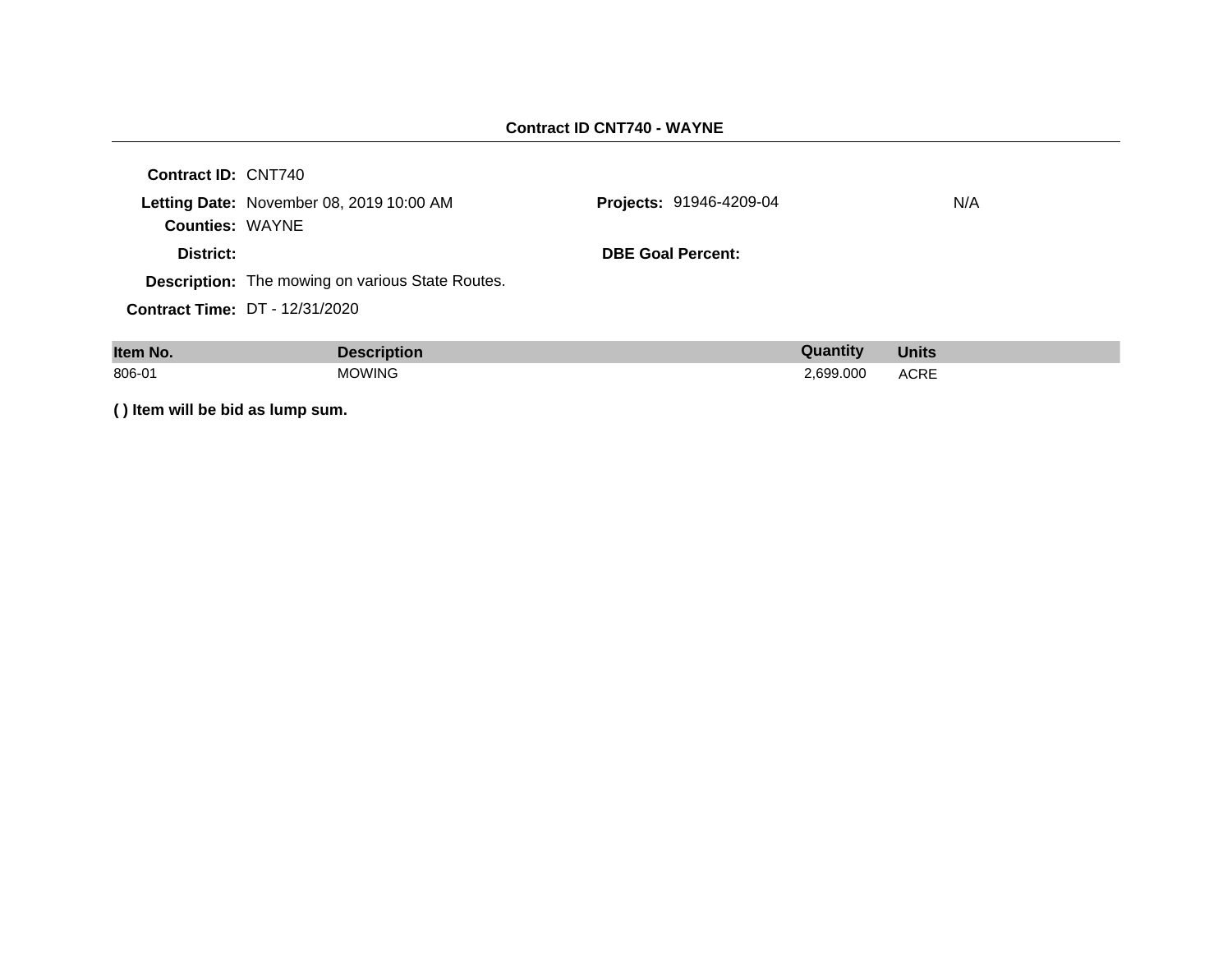| Contract ID: CNT741 |                                                                         |                                |     |
|---------------------|-------------------------------------------------------------------------|--------------------------------|-----|
|                     | Letting Date: November 08, 2019 10:00 AM<br><b>Counties: WILLIAMSON</b> | <b>Projects: 94946-4240-04</b> | N/A |
| District:           |                                                                         | <b>DBE Goal Percent:</b>       |     |
|                     | <b>Description:</b> The mowing on various State Routes.                 |                                |     |
|                     | <b>Contract Time: DT - 12/31/2020</b>                                   |                                |     |

| Item No.  | <b>Description</b>                                        | Quantity  | <b>Units</b> |
|-----------|-----------------------------------------------------------|-----------|--------------|
| 717-10.01 | INVOLUNTARY WORK SUSPENSION (DESCRIPTION)<br>(BY THE DAY) | 5.000     | DAY          |
| 806-01    | <b>MOWING</b>                                             | 1.908.000 | <b>ACRE</b>  |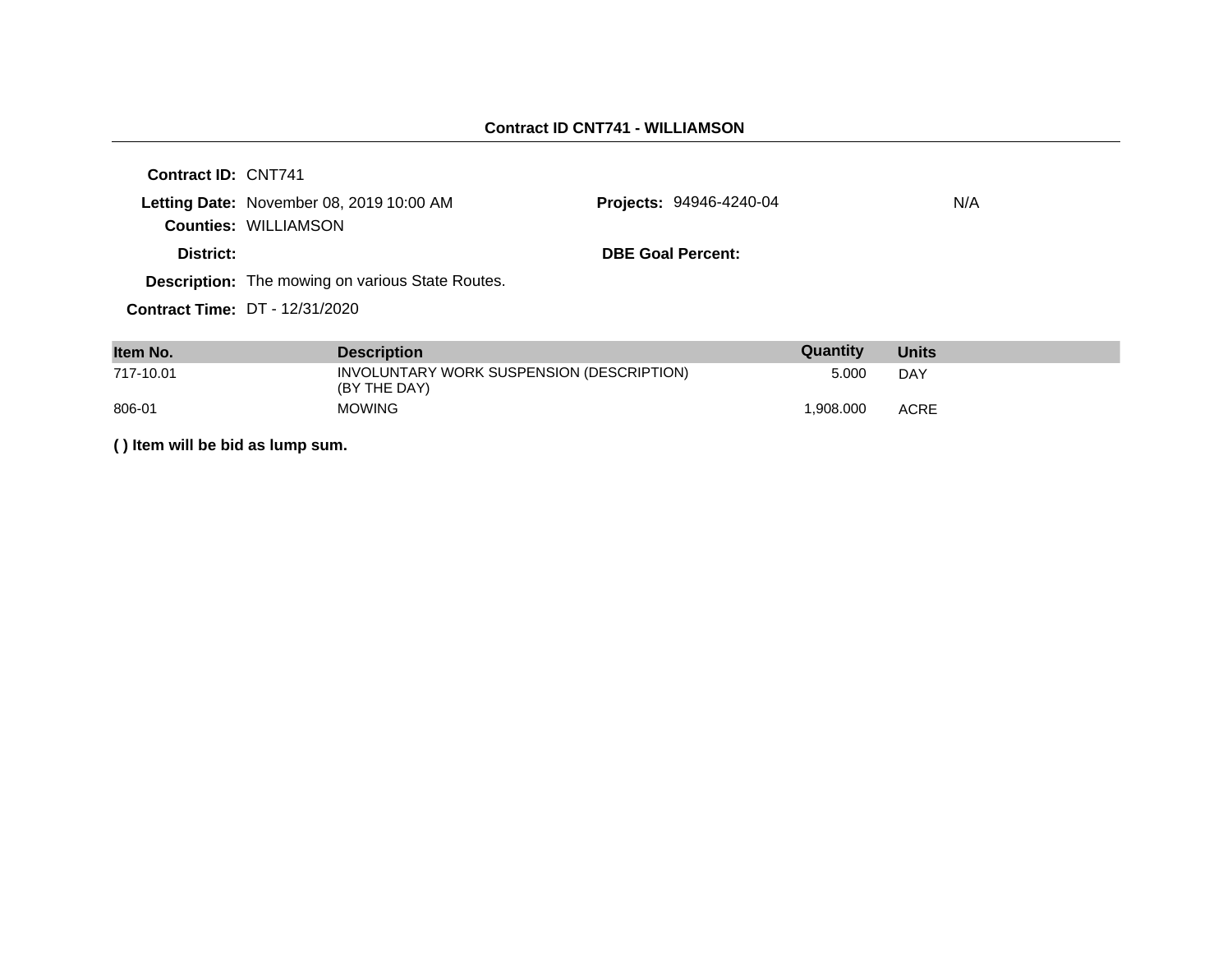NH-I-098-2(18)

**Contract ID:** CNT354 **Letting Date:** November 08, 2019 10:00 AM **Projects: Counties:** BRADLEY, HAMILTON, MCMINN **District: DBE Goal Percent: Description:** The annual preventative and unscheduled maintenance on the Chattanooga Smartway I.T.S.

System equipment, including the Transportation Management Center.

**Contract Time:** DT - 7/31/2021

| Item No.  | <b>Description</b>                                     | Quantity      | <b>Units</b> |
|-----------|--------------------------------------------------------|---------------|--------------|
| 725-10.75 | TDOT SMARTWAY ITS SYSTEM MAINTENANCE (3)<br>YEARS)     | (1)           | LS           |
| 725-10.76 | REPAIR MAINTENANCE LABOR                               | 2.000.000     | <b>HOUR</b>  |
| 725-10.77 | SPARE PARTS AND EQUIPMENT REPLACEMENT                  | 2,000,000.000 | <b>DOLL</b>  |
| 725-10.78 | ONE CALL SERVICE                                       | 2.000.000     | <b>HOUR</b>  |
| 725-10.79 | SOFTWARE AND NETWORK MAINTENANCE AND<br><b>SUPPORT</b> | 300.000.000   | <b>DOLL</b>  |
| 725-10.80 | SPECIAL MAINTENANCE REPAIR                             | 6.000.000.000 | <b>DOLL</b>  |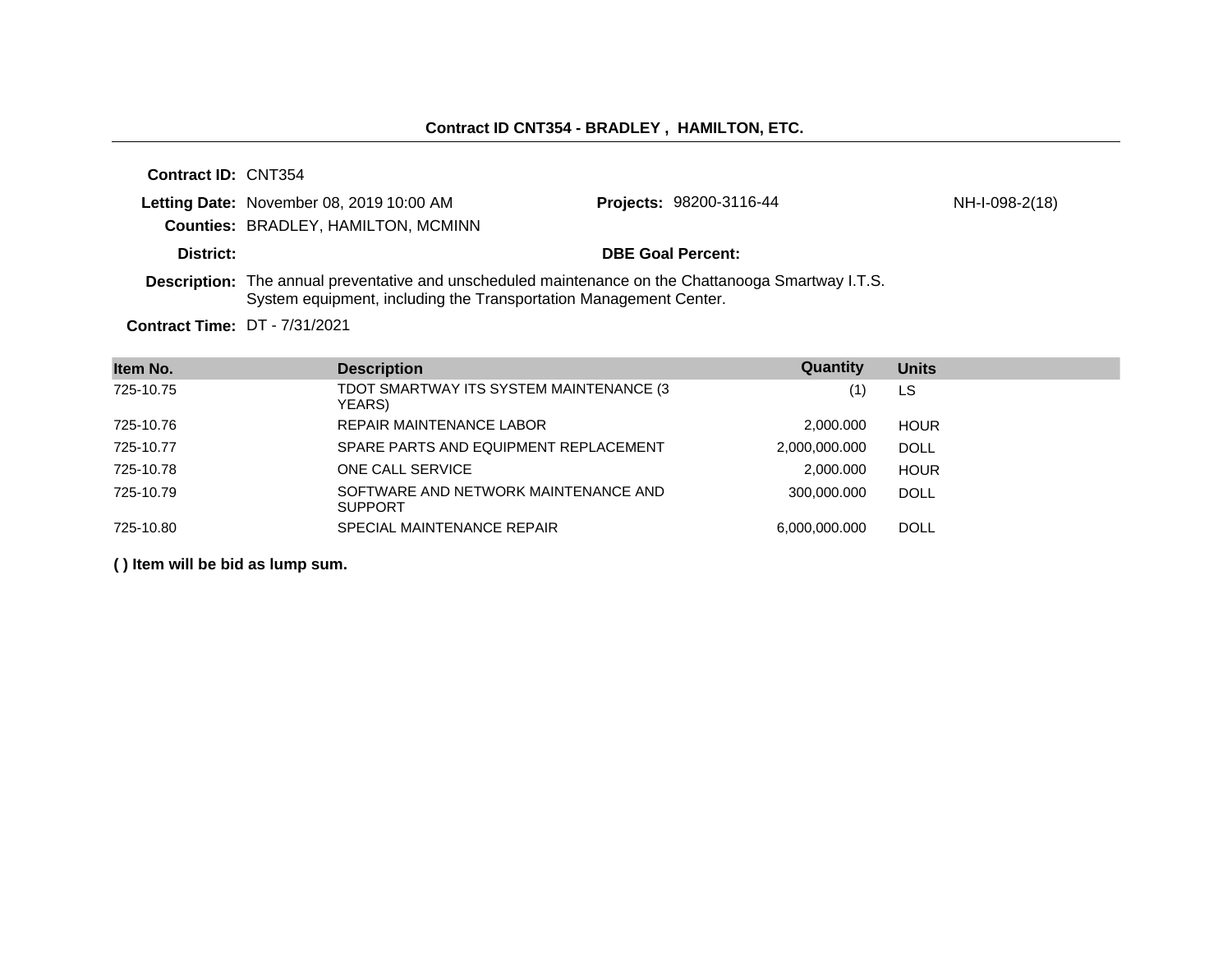|           | Letting Date: November 08, 2019 10:00 AM                                                                                                                                      | <b>Projects: 19014-3176-44</b> | NH-I-098-3(29) |
|-----------|-------------------------------------------------------------------------------------------------------------------------------------------------------------------------------|--------------------------------|----------------|
|           |                                                                                                                                                                               | 98303-3138-44                  | NH-I-098-3(29) |
|           | <b>Counties: DAVIDSON, ROBERTSON, RUTHERFORD,</b><br>SUMNER, WILLIAMSON, WILSON                                                                                               |                                |                |
| District: |                                                                                                                                                                               | <b>DBE Goal Percent:</b>       |                |
|           | <b>Description:</b> The annual preventative and unscheduled maintenance on the Nashville Smartway I.T.S.<br>System equipment, including the Transportation Management Center. |                                |                |

**Contract Time:** DT - 7/31/2021

| Item No.  | <b>Description</b>                                     | Quantity      | <b>Units</b> |
|-----------|--------------------------------------------------------|---------------|--------------|
| 725-10.75 | TDOT SMARTWAY ITS SYSTEM MAINTENANCE (3<br>YEARS)      |               | LS           |
| 725-10.76 | <b>REPAIR MAINTENANCE LABOR</b>                        | 5.000.000     | <b>HOUR</b>  |
| 725-10.77 | SPARE PARTS AND EQUIPMENT REPLACEMENT                  | 1,000,000.000 | <b>DOLL</b>  |
| 725-10.78 | ONE CALL SERVICE                                       | 5,000.000     | <b>HOUR</b>  |
| 725-10.79 | SOFTWARE AND NETWORK MAINTENANCE AND<br><b>SUPPORT</b> | 600,000,000   | <b>DOLL</b>  |
| 725-10.80 | SPECIAL MAINTENANCE REPAIR                             | 4.000.000.000 | <b>DOLL</b>  |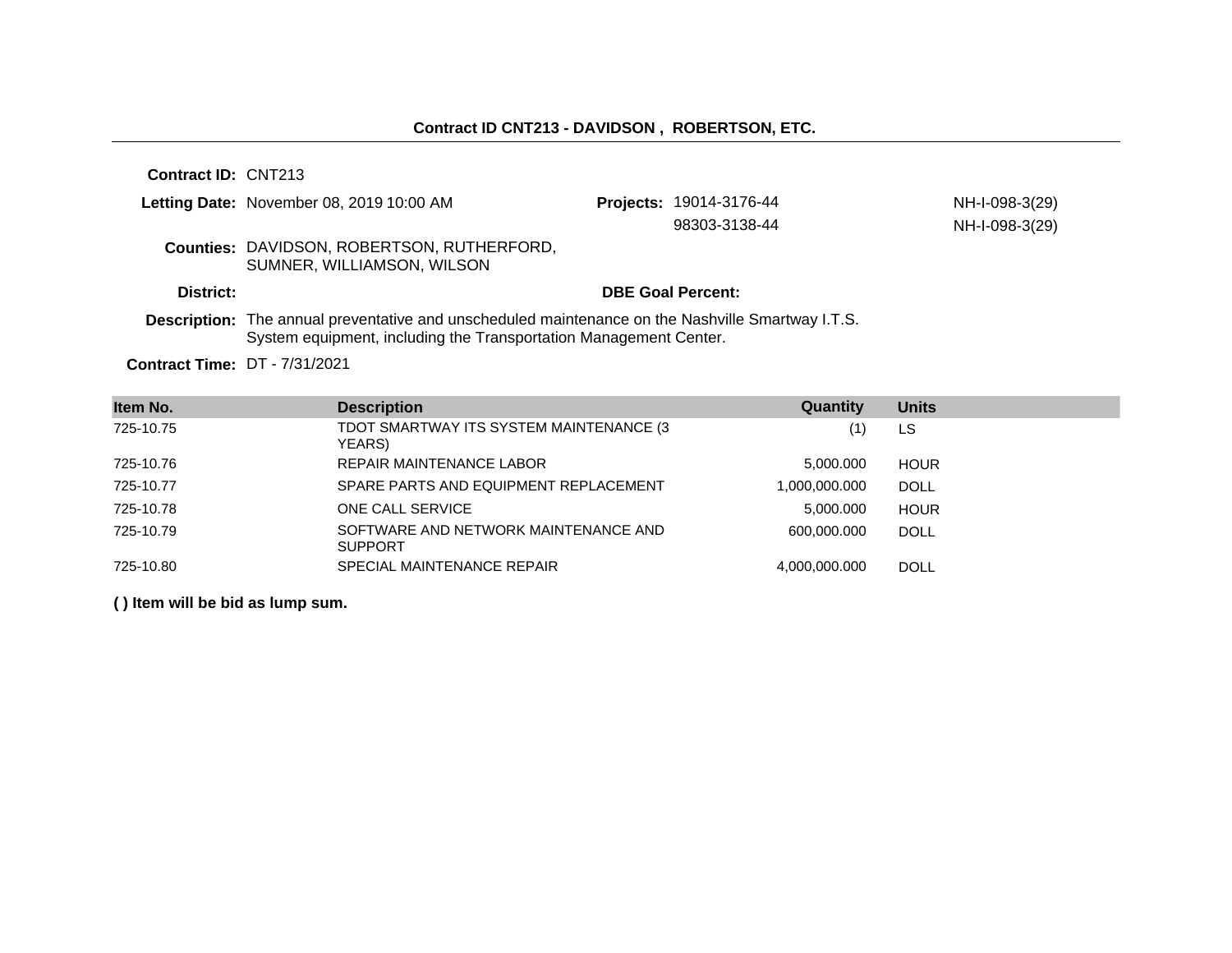**Contract ID:** CNT931 Letting Date: November 08, 2019 10:00 AM **Counties:** WILLIAMSON

Projects: 94946-3634-14 STP-9400(60)

**District: District: DBE Goal Percent:** 

**Description:** The stream mitigation for the Little Harpeth West Branch in Brentwood.

**Contract Time:** DT - 11/15/2020

| Item No.  | <b>Description</b>                                                                        | Quantity  | <b>Units</b> |
|-----------|-------------------------------------------------------------------------------------------|-----------|--------------|
| 105-01    | CONSTRUCTION STAKES, LINES AND GRADES                                                     | (1)       | LS.          |
| 201-01    | <b>CLEARING AND GRUBBING</b>                                                              | (1)       | <b>LS</b>    |
| 203-01.79 | EXCAVATION/BACKFILL                                                                       | 808,000   | C.Y.         |
| 203-04    | PLACING AND SPREADING TOPSOIL                                                             | 520.000   |              |
|           |                                                                                           |           | C.Y.         |
| 209-02.05 | 12" TEMPORARY SLOPE DRAIN                                                                 | 236,000   | L.F.         |
| 209-03.37 | STREAM MITIGATION CROSS VANE STRUCTURE                                                    | 3.000     | <b>EACH</b>  |
| 209-03.55 | STREAM MITIGATION (DESCRIPTION) (BOULDER<br>JAM RIFFLE)                                   | 5.000     | <b>EACH</b>  |
| 209-03.56 | STREAM MITIGATION (DESCRIPTION) (BOULDER<br><b>VANE RIFFLE)</b>                           | 11.000    | <b>EACH</b>  |
| 209-03.58 | STREAM MITIGATION (DESCRIPTION) (WOODY<br>DEBRIS TOE PROTECTION W/LIVE BRUSH<br>LAYERING) | 50,000    | L.F.         |
| 209-03.69 | STREAM MITIGATION (DESCRIPTION) (BOULDER<br>STEPS)                                        | 13.000    | <b>EACH</b>  |
| 209-05    | <b>SEDIMENT REMOVAL</b>                                                                   | 72.000    | C.Y.         |
| 209-08.02 | TEMPORARY SILT FENCE (WITH BACKING)                                                       | 391.000   | L.F.         |
| 209-08.08 | ENHANCED ROCK CHECK DAM                                                                   | 1.000     | <b>EACH</b>  |
| 209-65.01 | TEMPORARY STREAM DIVERSION (DESCRIPTION)<br>(PUMP AROUND)                                 | (1)       | LS.          |
| 303-10.01 | MINERAL AGGREGATE (SIZE 57)                                                               | 48.000    | <b>TON</b>   |
| 707-08.11 | <b>HIGH-VISIBILITY CONSTRUCTION FENCE</b>                                                 | 3,195.000 | L.F.         |
| 709-05.05 | MACHINED RIP-RAP (CLASS A-3)                                                              | 105.000   | <b>TON</b>   |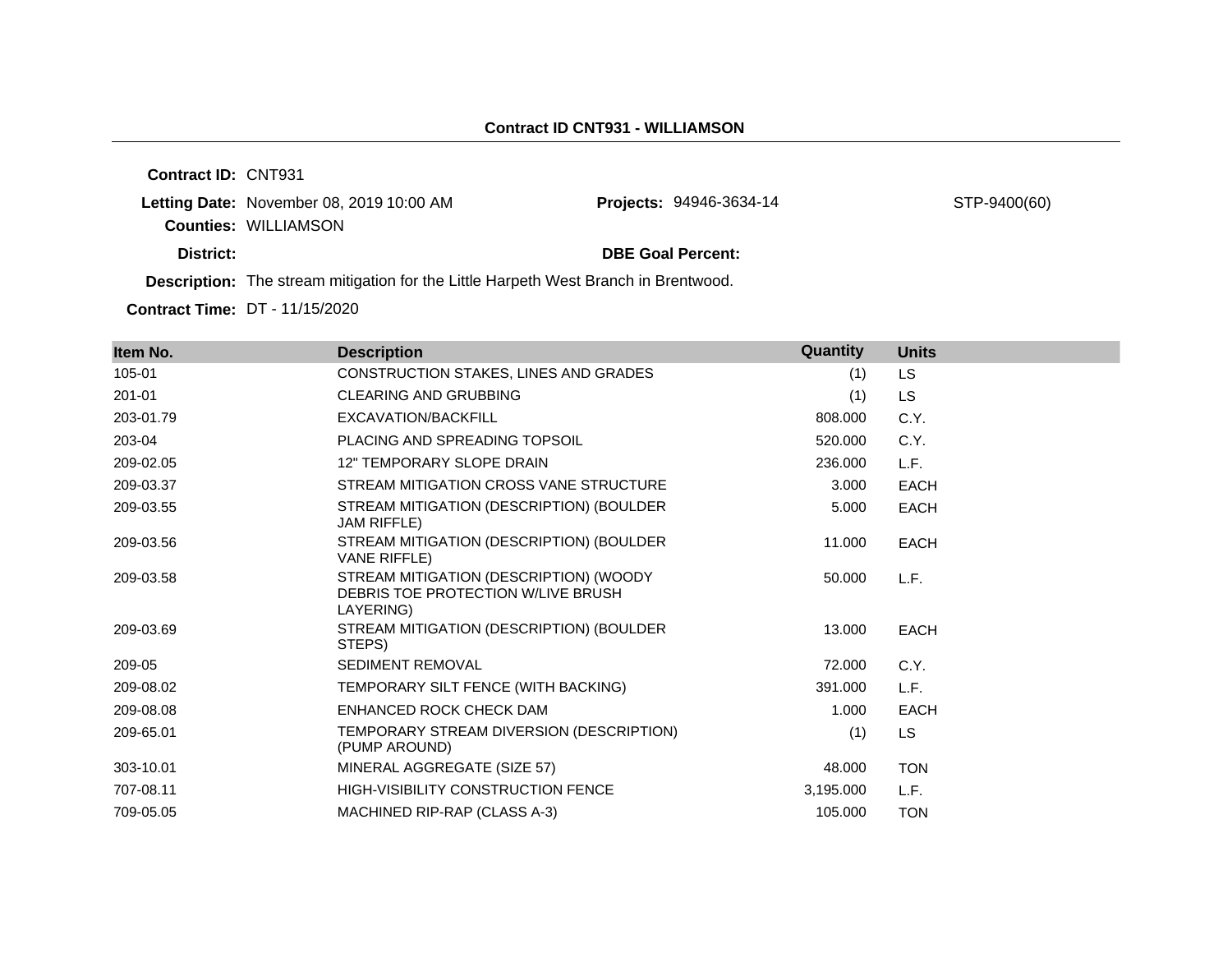|  |  | <b>Contract ID CNT931 - WILLIAMSON</b> |
|--|--|----------------------------------------|
|--|--|----------------------------------------|

| Item No.  | <b>Description</b>                                                       | Quantity  | <b>Units</b> |
|-----------|--------------------------------------------------------------------------|-----------|--------------|
| 709-05.06 | MACHINED RIP-RAP (CLASS A-1)                                             | 88.000    | <b>TON</b>   |
| 712-01    | <b>TRAFFIC CONTROL</b>                                                   | (1)       | <b>LS</b>    |
| 712-04.01 | FLEXIBLE DRUMS (CHANNELIZING)                                            | 11.000    | <b>EACH</b>  |
| 712-06    | SIGNS (CONSTRUCTION)                                                     | 25.000    | S.F.         |
| 717-01    | <b>MOBILIZATION</b>                                                      | (1)       | LS.          |
| 740-10.03 | GEOTEXTILE (TYPE III) (EROSION CONTROL)                                  | 210.000   | S.Y.         |
| 740-11.05 | TEMPORARY SEDIMENT TUBE 24IN                                             | 2,118.000 | L.F.         |
| 801-01.08 | SEEDING (SPECIAL MIXTURE) WITH MULCH                                     | 68.000    | <b>UNIT</b>  |
| 801-01.30 | COVER CROP SEED MIX (RIPZN/FLPL) W/MULCH                                 | 59.000    | <b>UNIT</b>  |
| 801-02.15 | <b>FERTILIZER</b>                                                        | 1.000     | <b>TON</b>   |
| 801-03    | WATER (SEEDING & SODDING)                                                | 10.000    | M.G.         |
| 802-02.01 | SEEDLINGS (DESCRIPTION) (CELTIS LAEVIGATA -<br>SUGARBERRY SEEDLING B.R.) | 120.000   | <b>EACH</b>  |
| 802-02.30 | CUTTINGS: SALIX NIGRA (18IN-24IN LENGTH)                                 | 210.000   | <b>EACH</b>  |
| 802-02.32 | CUTTINGS: CORNUS AMOMUM (18IN-24IN)                                      | 210.000   | <b>EACH</b>  |
| 802-02.33 | CUTTINGS: SAMBUCUS CANADENSIS (18IN-24IN)                                | 210.000   | <b>EACH</b>  |
| 802-03.02 | SHRUBS (DESCRIPTION) (CAROLINA BUCKTHORN<br>SEEDLING B.R.)               | 134.000   | <b>EACH</b>  |
| 802-12.02 | ACER RUBRUM (RED MAPLE SEEDLNG B.R.)                                     | 267.000   | <b>EACH</b>  |
| 802-12.04 | ACER SACCHARUM (SUGAR MAPLE SEEDLNG B.R.)                                | 160.000   | <b>EACH</b>  |
| 802-12.18 | LIQUIDAMBER STYRACIFLUA (SWEETGUM<br>SEEDLNG B.R.)                       | 120.000   | EACH         |
| 802-12.26 | PLATANUS OCCIDENTALIS (SYCAMORE SEEDLNG<br>B.R.                          | 80.000    | EACH         |
| 802-12.37 | QUERCUS PALUSTRIS (PIN OAK SEEDLNG B.R.)                                 | 160.000   | <b>EACH</b>  |
| 802-12.38 | QUERCUS PHELLOS (WILLOW OAK SEEDLNG B.R.)                                | 160.000   | <b>EACH</b>  |
| 802-13.66 | CORNUS DRUMMONDII (ROUGH LEAF DOGWOOD<br>SDLING B.R.)                    | 134.000   | EACH         |
| 805-12.08 | 700 GRAM COIR FIBER EROSION BLANKET                                      | 3,113.000 | S.Y.         |
| 806-02.05 | HERBICIDE APPLICATION (DESCRIPTION) (SITE<br>PREPARATION FOR PLANTING)   | 2.700     | <b>ACRE</b>  |
| 795-05.28 | HDD __ IN HDPE CASING PIPE-ROCK (3IN)                                    | 80.000    | L.F.         |
| 795-09.01 | 3/4IN WATER SERVICE METER ASSEMBLY                                       | 1.000     | <b>EACH</b>  |